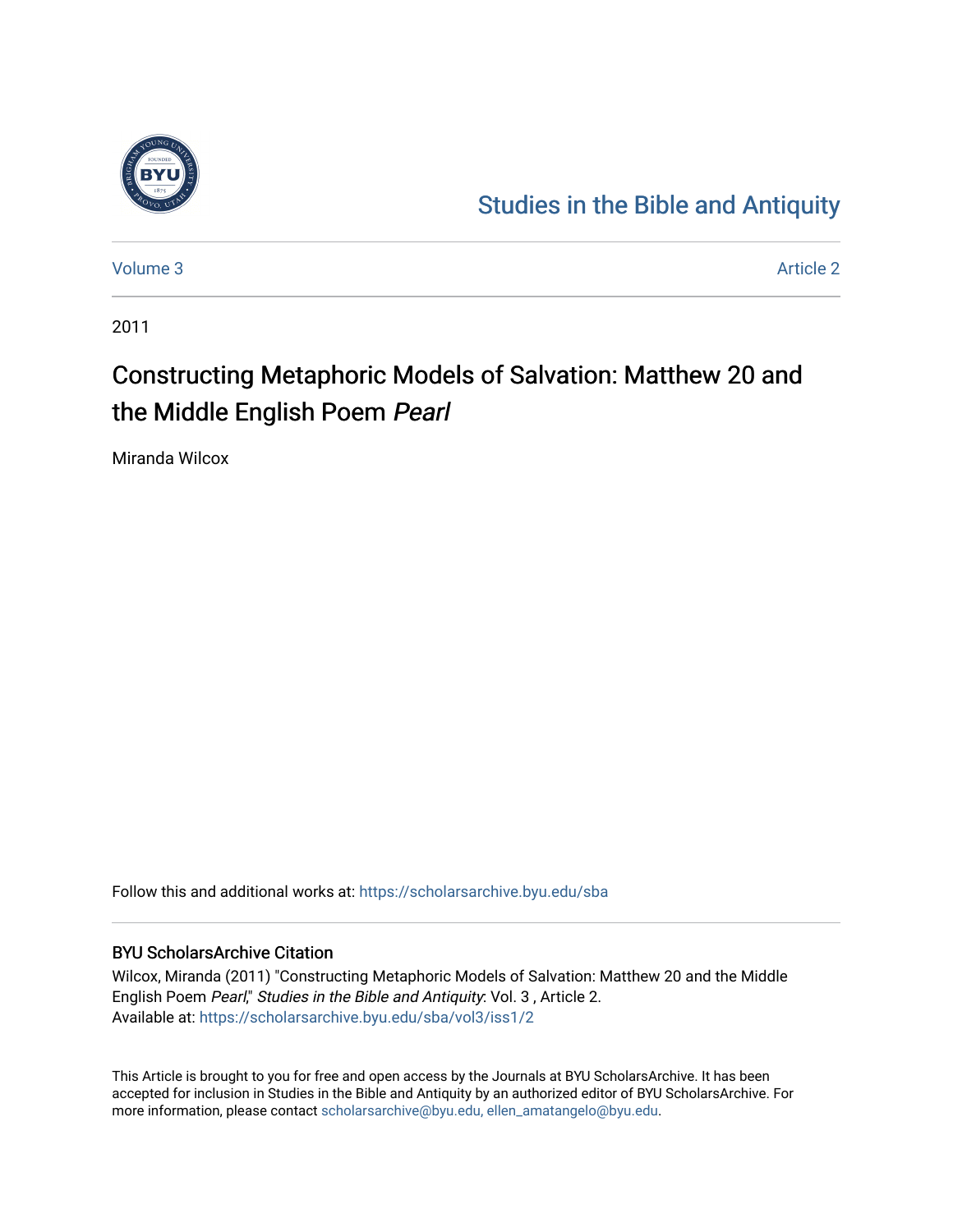

NEAL A. MAXWELL INSTITUTE FOR RELIGIOUS SCHOLARSHIP

**BRIGHAM YOUNG UNIVERSITY . PROVO, UTAH** 

Constructing Metaphoric Models of Salvation: Matthew 20 and the Middle English Poem *Pearl* **Title**

Miranda Wilcox **Author(s)**

*Studies in the Bible and Antiquity* 3 (2011): 1–28. **Reference**

2151-7800 (print), 2168-3166 (online) **ISSN**

Abstract The parable of the laborers in the vineyard in Matthew 20:1–6 demonstrates the possibilities and limitations of constructing metaphoric models of salvation. It also exposes the inadequacy of applying human economic analogies to divine relations and invites its audience to consider the function and purpose of using metaphors to understand spiritual concepts. An anonymous fourteenth-century Middle English poem called *Pearl* retells this parable and questions whether terrestrial concepts of value and exchange should frame salvation as a transaction based on merit. The poem demonstrates in metaphoric models that heavenly relationships, particularly salvation and grace, operate on a different scale, not one of terrestrial binary or comparative value but of celestial fulness.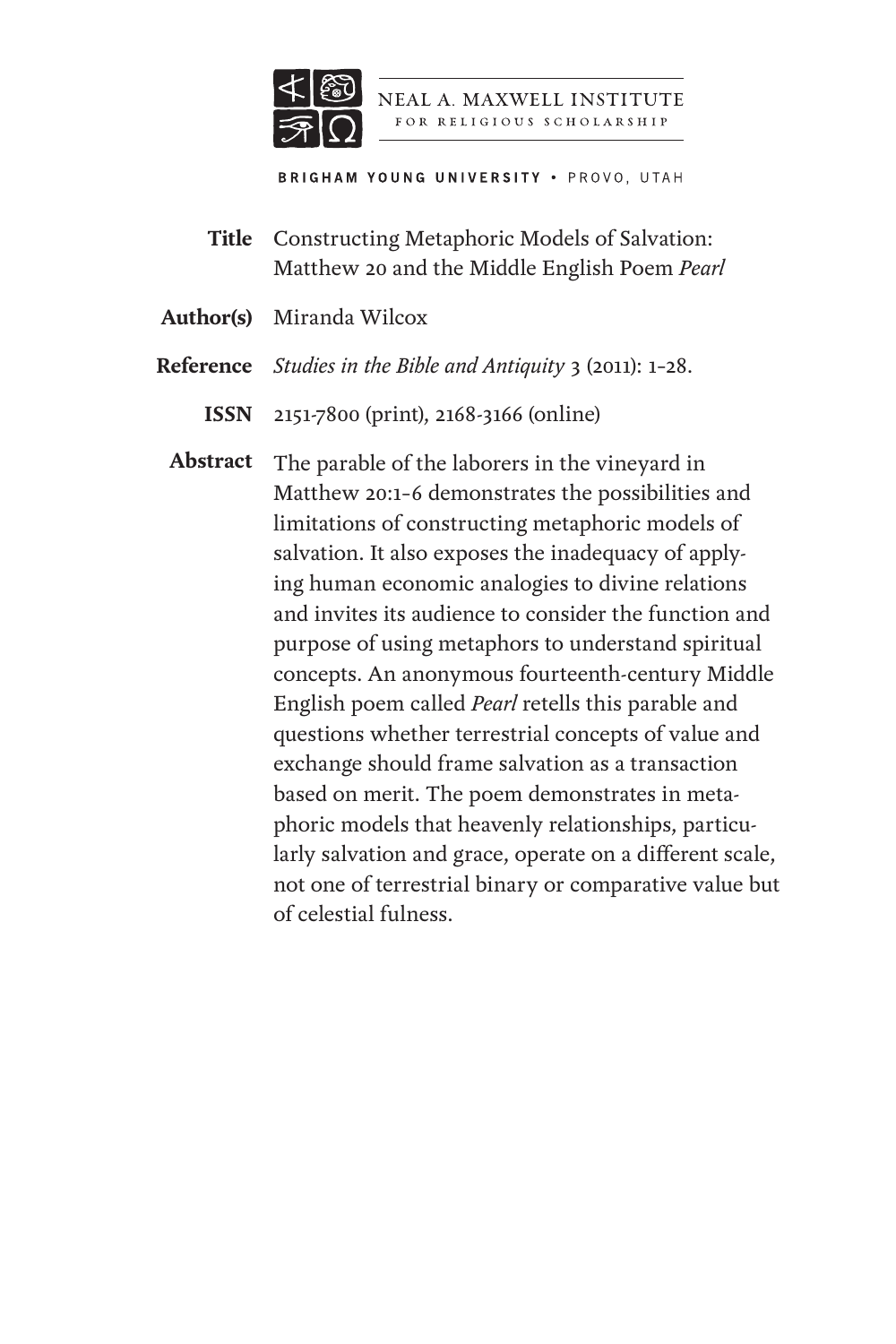## Constructing Metaphoric Models of Salvation: Matthew 20 and the Middle English Poem *Pearl*

Miranda Wilcox

The parable of the laborers in the vineyard (Matthew 20:1-6) may<br>be the most unsatisfying parable in the Bible. The parable compares an employer remunerating labor and God granting salvation. This parallelism becomes problematic at the parable's end when the employer grants all the employees equal payment in spite of their varying amount of labor. The laborers who worked the entire day express their dissatisfaction that their compensation was not greater than the amount paid to those who were hired in the eleventh hour. Like the angry employees, readers are often perplexed at the apparent lack of commensurate remuneration for human service to God; such exchange contradicts their expectations of proportionality in justice. The interpretative tension generated by this parable demonstrates the possibilities and limitations of constructing metaphoric models of salvation, the process whereby God and humans are reconciled. It also exposes the inadequacy of applying human economic analogies to divine relations, and it invites its audience to consider the function and purpose of using metaphors to understand spiritual concepts.

Parables use metaphors as conceptual models to teach and to generate new insight about spiritual phenomena. Generating metaphors and using them to teach produces the cycle of metaphoric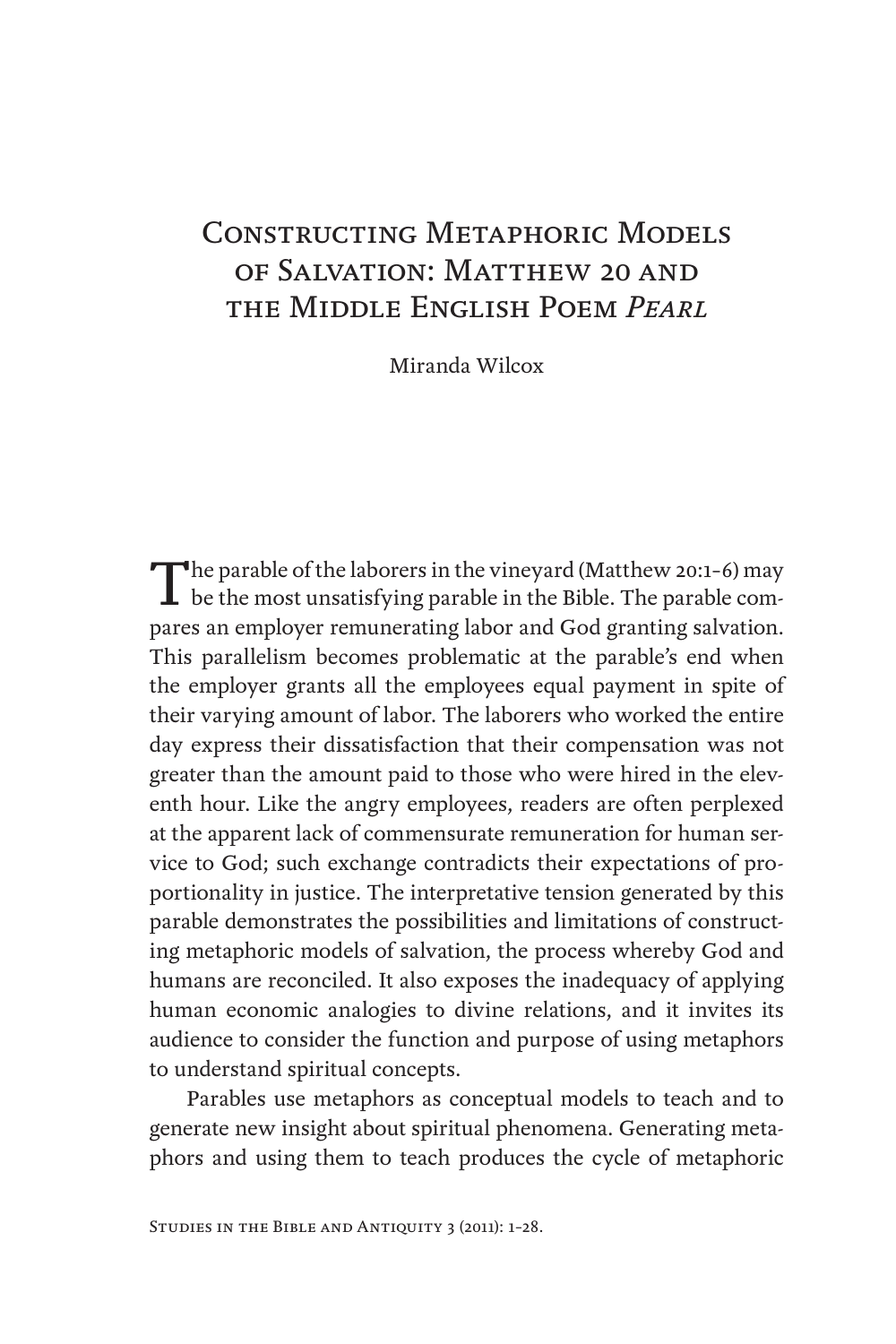modeling. The parable in Matthew 20 invites its audience to join this cyclical process of metaphoric modeling. The fourteenth-century poem *Pearl* exemplifies how extending the metaphoric model presented in Matthew 20 conveys a vision of justification and sanctification, dual processes of salvation that transcend some human expectations about commensurate justice and comparative value. *Pearl*'s creative strategies demonstrate how metaphoric modeling generates spiritual insight about salvation. The *Pearl*-poet explores analogies between the equal payment of a penny to all the vineyard laborers and the priceless gift of the pearl of great price, the eternal life promised to all faithful Christians.

*Pearl*'s retelling of the parable in Matthew 20 questions whether terrestrial concepts of value and exchange should frame salvation as a transaction based on merit. The poem demonstrates in metaphoric models that heavenly relationships, particularly salvation and grace, operate on a different scale, not a scale of terrestrial binary or comparative value, but one of celestial fullness, an endlessly sufficient abundance that satisfies all lack and need. Before discussing the interpretative challenges of the parable in Matthew 20 and its retelling in *Pearl*, this paper will outline the necessity of, as well as the inherent tension in, constructing metaphoric models of salvation.

### **Pedagogical and Generative Functions of Metaphoric Modeling**

Biblical parables tell stories that focus the audience's attention on the relationships between familiar human situations and less familiar divine concepts. Humans are very adept at constructing analogies between familiar and unfamiliar things, and cognitive scientists now argue that much of human thinking employs analogical processes.<sup>1</sup> Essentially, parables are metaphors in narrative

<sup>1.</sup> For an introduction concerning the widespread use of conceptual metaphors in human cognition, see George Lakoff and Mark Johnson, *Metaphors We Live By*, 2nd ed. (Chicago: University of Chicago Press, 2003). For an advanced discussion, see Raymond Gibbs Jr., ed., *The Cambridge Handbook of Metaphor and Thought* (Cambridge: Cambridge University Press, 2008). Conceptual phenomena are difficult for humans to articulate and share because they exist outside the realm of visible observation or other sensory perception. Metaphors link source domains of familiar objects or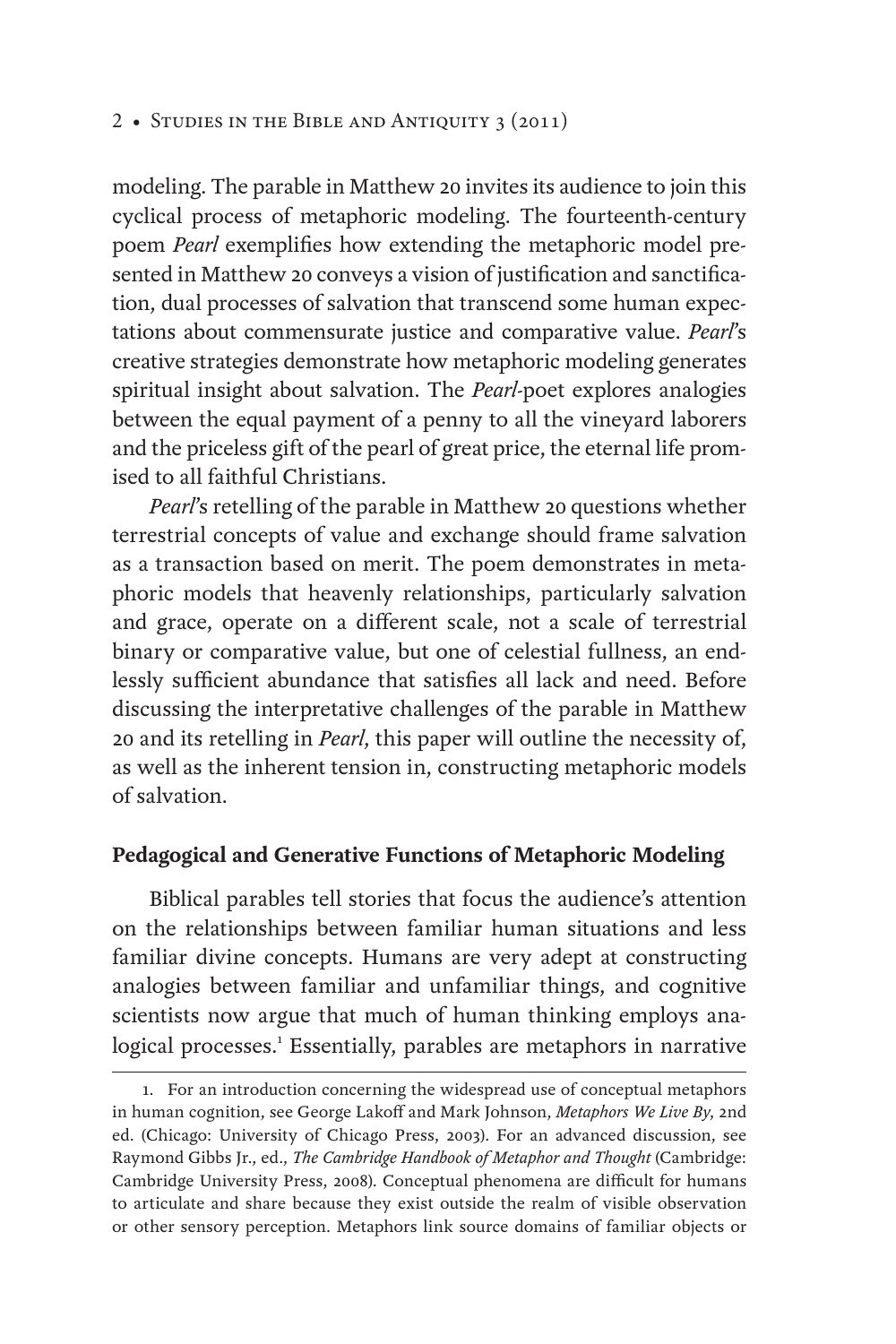form. These metaphors function by creating analogies between human experiences and spiritual phenomena and thus communicate complex conceptual relationships more intuitively than propositional statements of doctrine. Understanding how metaphors work enhances the reader's ability to interpret metaphors in scriptures.

Metaphors juxtapose two or more situations in ways that invite reflection about their implicit, shared similarities. For example, the metaphor "life is a journey" invites us to consider how our experiences of traveling on journeys are like our experiences of living. Living and journeying both involve movement, movement that may include temporal, spatial, or emotional aspects. We can then extrapolate from broad correspondences among the experiential domains of journeying and traveling to more specific narrative entailments; for example, being delayed on a journey can be compared to encountering an obstacle in life. Metaphors are powerful cognitive tools that help humans perceive relationships and understand their world.

Metaphors in biblical parables can function in two fundamental ways: pedagogical models and generative models.<sup>2</sup> Teachers frequently use metaphors to instruct students about new paradigms. Pedagogical metaphors link students' existing experiences to new concepts by highlighting familiar structures. A science teacher may introduce the properties of light to students by showing them how a wave moves along a string or along the surface of water. The students then use their visual observations of the properties of waves in their classroom as a model from which to extrapolate about the unfamiliar behavior of electromagnetic waves. The metaphor "light is a wave" has been a crucial instructive model that bridges the gap between students' observations of familiar, visible, physical objects

activities with target domains of unfamiliar concepts; the linking process reveals new insight about the similarities between the two domains.

<sup>2.</sup> For a discussion of metaphors as pedagogical models, see Graham Low, "Metaphor and Education," in *Cambridge Handbook of Metaphor and Thought*, 212–31. For a discussion of metaphors as generative and pedagogical models, see Theodore L. Brown, *Making Truth: Metaphor in Science* (Urbana: University of Illinois Press, 2003), 19–30, 183–94.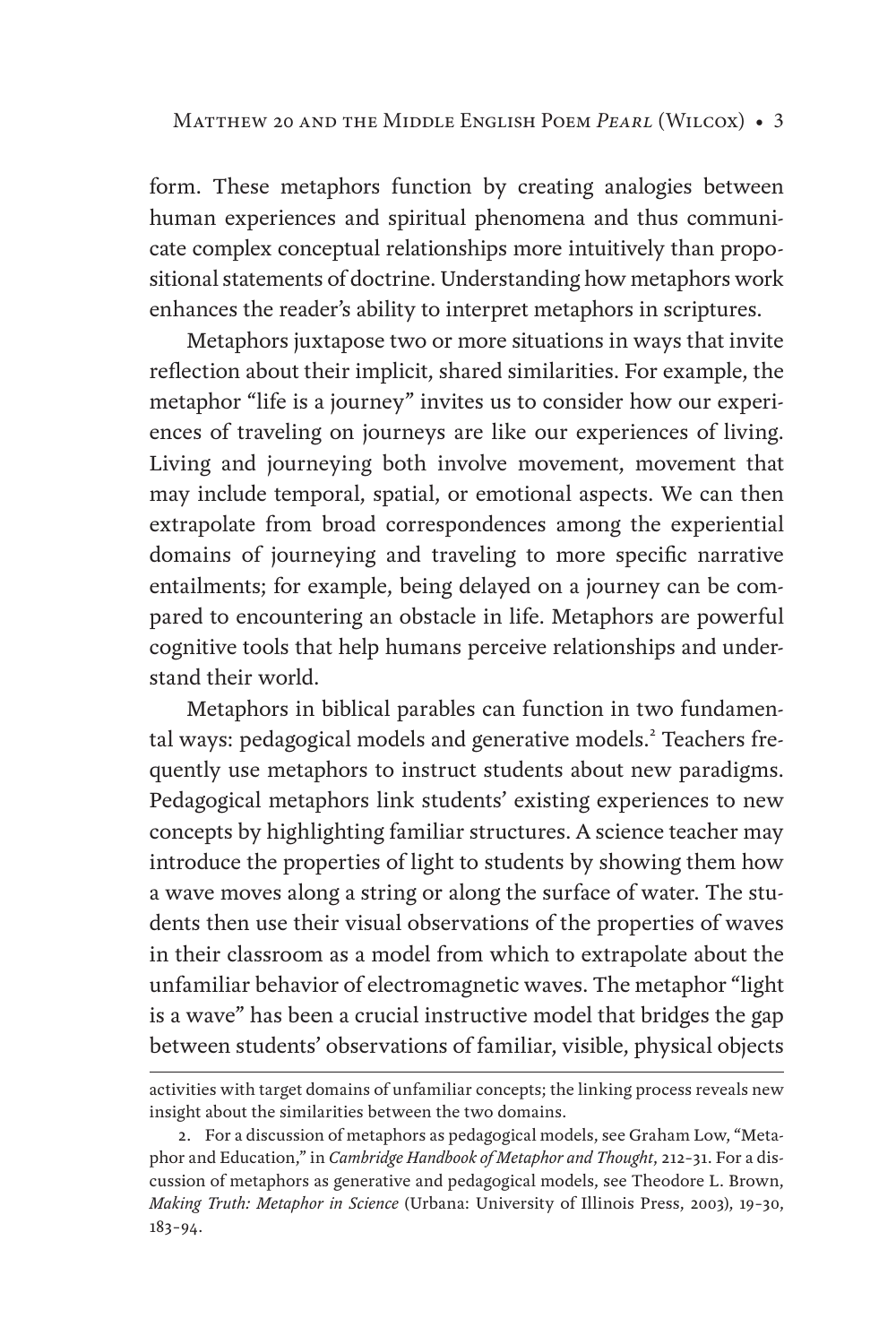and the unfamiliar behavior of invisible atomic phenomena. Yet the metaphor "light is a wave" did not begin as a pedagogical model; it began as a generative model that scientists devised in the seventeenth century as experimental observations challenged the prevailing metaphorical model, "light is a particle." Scientists applied their knowledge of the physical properties of wave movement to explain previously unexplained aspects of the behavior of light. However, scientists eventually realized that they did not want to abandon the "light is a particle" model. The competition between the metaphorical models of light as a particle and as a wave began to be resolved in the early twentieth century when physicists introduced the wave-particle duality of radiant energy.<sup>3</sup> Today, quantum mechanics explains that all matter simultaneously exhibits particulate and wavelike properties. The history of metaphoric models of light demonstrates how scientists use metaphoric models to generate research and to instruct the uninitiated, and how scientists revise their models when new observations and research alter their conception of a natural phenomenon.<sup>4</sup> Biblical parables employ metaphors for the same cognitive purposes.

Scientific models and biblical parables demonstrate that there is a perpetual relationship between generative and pedagogical metaphors. Humans generate metaphors to understand unfamiliar phenomena, and if a metaphor proves to be applicable as a conceptual model, then the metaphor becomes a useful pedagogical device. There is a temptation to halt the metaphoric cycle when a generative model becomes a pedagogical model; however, if the metaphoric cycle stops here, the pedagogical model will become reductive and limiting.<sup>5</sup> Pedagogical models not only initiate learning, they also

<sup>3.</sup> Brown, *Making Truth*, 89–93.

<sup>4.</sup> In *Making Truth*, Brown traces the use of metaphors in scientific conceptions of atoms, biochemical molecules, protein folding, cellular processes, and global warming.

<sup>5.</sup> In *Making Truth*, 157–59 and 183–85, Brown describes how scientists have recently become more aware of the pedagogical possibilities and limitations of using metaphors in scientific discourse as new advances in research render previous models obsolete or incomplete. As such, researchers and students are encouraged to be more self-conscious about employing metaphors because relying strictly on implications of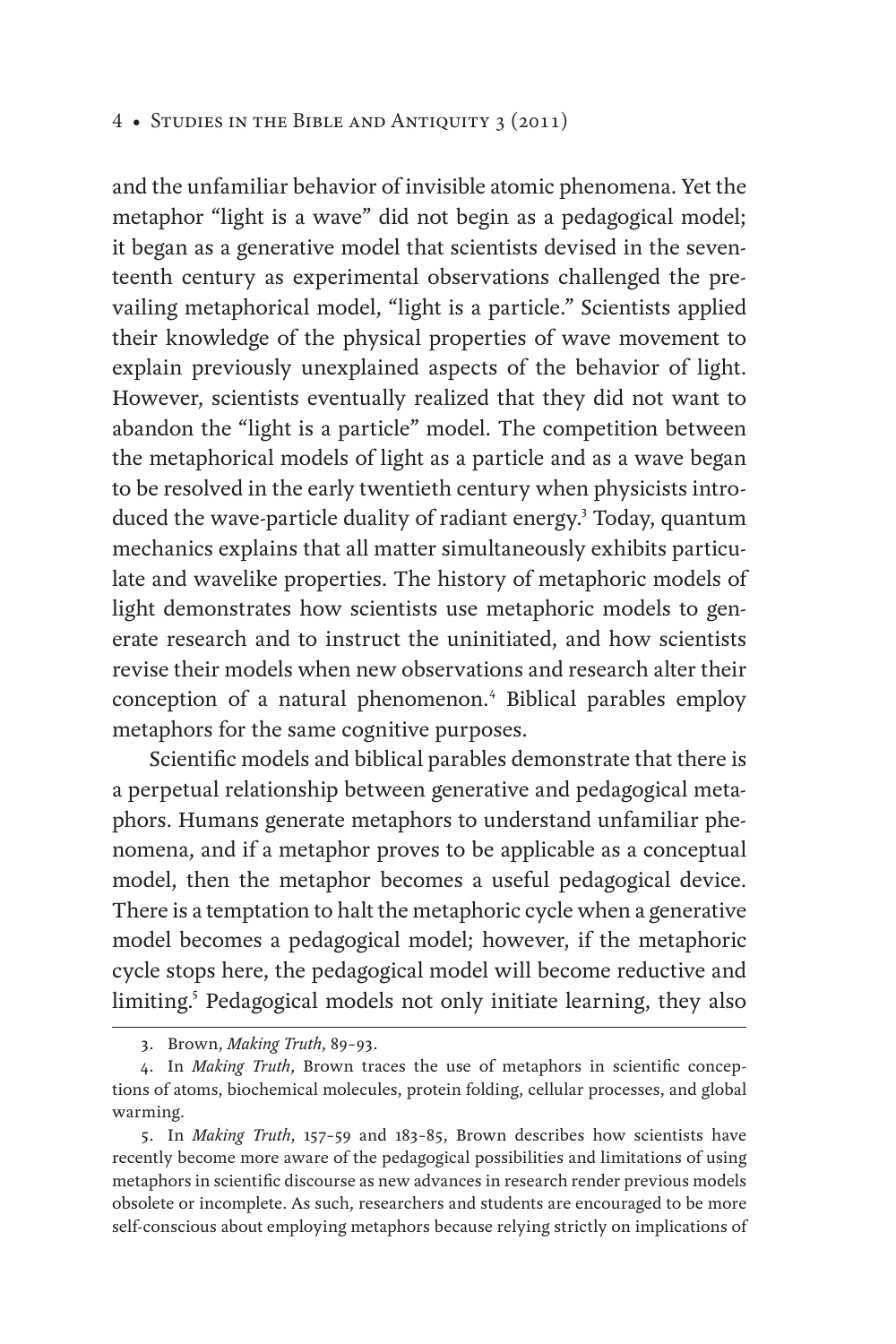prompt additional exploration for better models. Thus, the cyclical process of metaphoric modeling perpetuates itself. In the case of the metaphoric models of light, scientists made breakthroughs when they embraced both models rather than when they focused on one or the other. The biblical parables likewise invite readers to explore the metaphoric model narrated in the parable while simultaneously generating new metaphoric possibilities. Therefore, the cyclical process of metaphoric modeling aids seekers in pursuit of spiritual (and scientific) understanding.

## **"Every man a penny": An Economic Model for Salvation in Matthew 20**

In Matthew 20, Christ is the master teacher. He creates a metaphoric model with both pedagogical and generative functions when he aligns the relation between an employer and employee with that between God and his disciples. Evoking our experience with economic relationships, specifically labor remuneration, serves a pedagogical function in that it links an intimately familiar human situation with a less familiar divine condition. The employer, the lord of the vineyard, needs laborers to help care for his vines just as God needs disciples to serve in his kingdom on earth, the church. The lord of the vineyard recruits employees to tend his vines and promises to pay them a wage for their labor much as God invites disciples to follow him and promises eternal life to those who serve faithfully. At the end of the day, the lord of the vineyard assembles his employees to pay them their wage; likewise, at the last judgment, God assembles his disciples and grants them eternal life. More analogical connections could be explored between these relationships.

the metaphoric domain can lead to oversimplification and errors in argument. Theologians have likewise recognized the fundamental importance of metaphorical models for conceptualizing spiritual phenomena and recently have become more sensitive to the need of recognizing the limitations of the metaphorical domains. For a discussion of the role of theological metaphorical models, see Jan G. van der Watt, ed., *Salvation in the New Testament: Perspectives on Soteriology* (Leiden: Brill, 2005).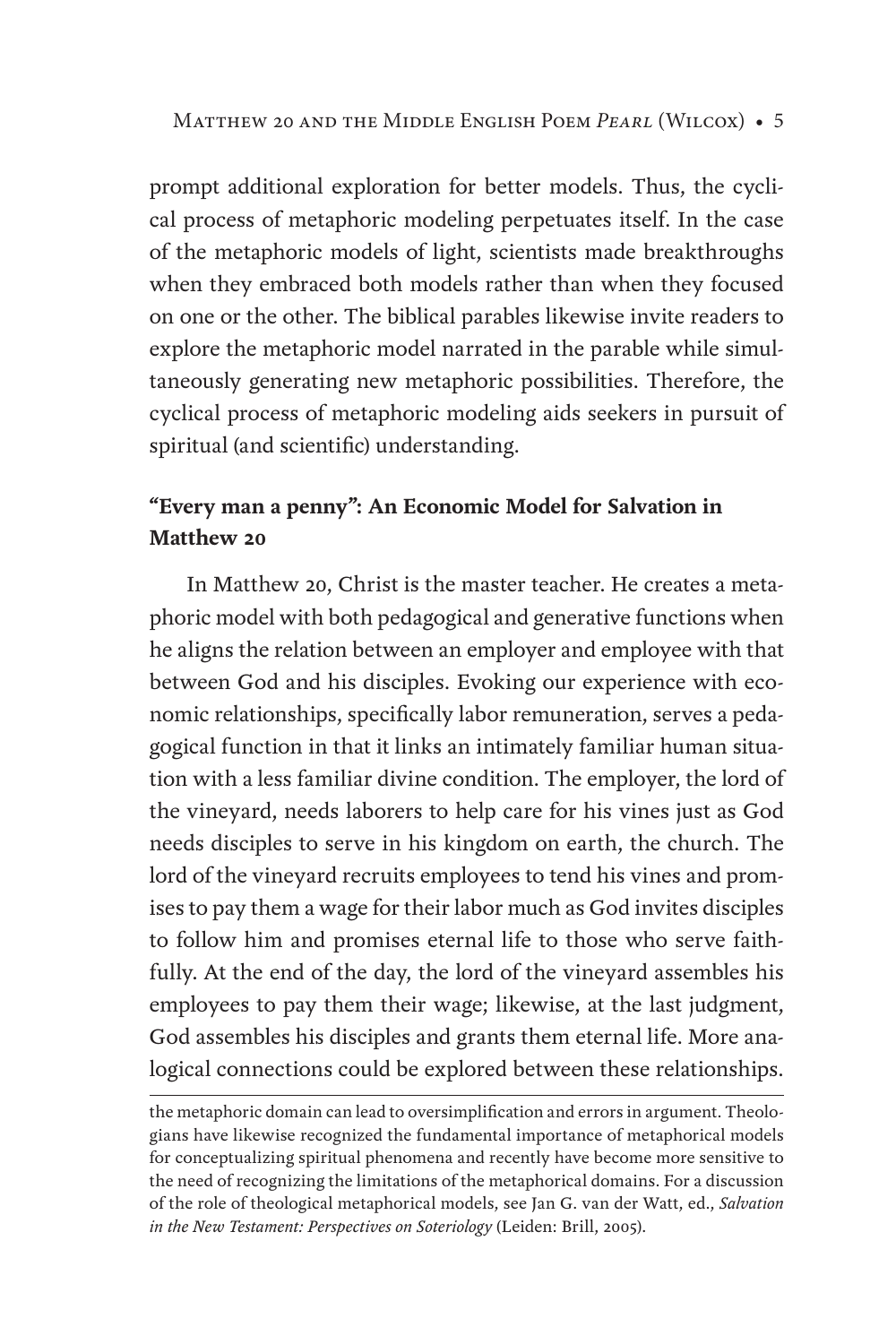The paradoxical conclusion of the parable propels the generative function of the metaphor. The parallelism between the employeremployee and the God-disciple relationships becomes strained in the last scene when the lord pays each laborer the same wage regardless of the length of his labor in the vineyard. At the end of the parable the laborers and readers expect, according to the human experience of economic justice, that the payment of the employees should be commensurate to the length of their labor for their employer. Yet the landowner quells their complaints with an unexpected reversal: "So the last shall be first, and the first last" (Matthew 20:16). The equal reward despite the disparities between the merit and value of the laborers' work in the parable raises questions about divine justice. One way of resolving this crux is to conclude that the metaphoric model is limited—that is, God's principles of remuneration do not operate with the same assumptions about merit and value that the human economy does. By undermining its own metaphoric application, the parable of the laborers in the vineyard invites the readers to engage in the process of metaphoric modeling to devise new models of salvation.

A Middle English poem named *Pearl* by modern editors embraces this invitation. *Pearl* provides a beautiful and sophisticated example of the process of generating metaphoric models to understand Matthew 20. The anonymous poet constructs models that reveal that terrestrial economic assumptions have limited symbolic valence in the divine economy of salvation. The poet responds to the interpretative crux of the parable of the laborers in the vineyard by linking it with the parable of the pearl of great price in Matthew 13:45–46. Exploring the complexities of the physical, narrative, verbal, and spiritual relations between the penny from the first parable and the pearl from the second parable yields spiritual insight about salvation—namely, that salvation does not result from the value of human labor or the merit of human effort, but from God's grace.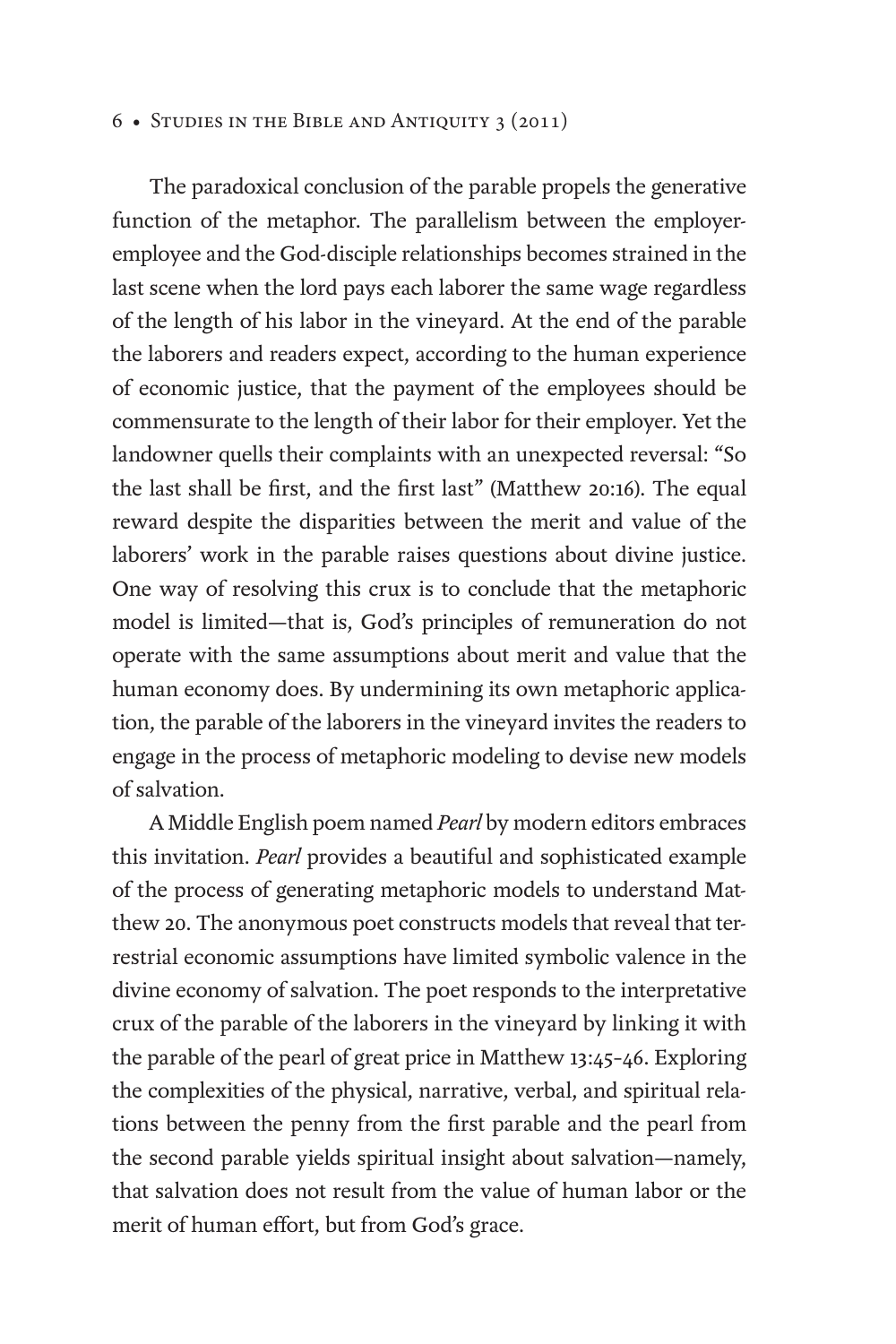Matthew 20 and the Middle English Poem *Pearl* (Wilcox) • 7

## **"The grace of God is great enough": Soteriological Satisfaction in the Middle English Poem** *Pearl*

*Pearl* survives in a single manuscript that was produced in the last quarter of the fourteenth century in a West Midlands dialect of Middle English. Although the name of the poet is unknown, he also composed *Sir Gawain and the Green Knight*, *Patience*, and *Cleanness*. <sup>6</sup> *Pearl* begins with a man mourning the loss of his precious pearl. As the poem progresses the audience learns that the man, usually called the Dreamer, is actually grieving the death of a young child, usually called the Pearl Maiden. The Dreamer falls asleep on her grave and finds himself in a liminal forest. Here the Dreamer meets his dead child—now exalted as a shining queen of heaven wearing pearl-encrusted robes, a crown of pearls, and a single pearl of great price on her breast. The Dreamer is overjoyed to see his child, but he is confused that she has received such a marvelous heavenly reward even though she died so young. The Pearl Maiden recounts the parable of the laborers in the vineyard followed by the parable of the pearl of great price to explain to the Dreamer the logic of heavenly justice and salvation by examining verbal and visual analogies between terrestrial and celestial concepts of space, time, and value.

The *Pearl*-poet constructs the foundation for the metaphoric models by employing a unique pattern of verbal repetition. The 101 stanzas of the poem are divided into twenty sections that contain five stanzas (one contains six); the five stanzas are linked by the device of concatenation, or overlapping repetition. A concatenating word is repeated in the first and last line of each stanza in a section. The pattern of the concatenating words organizes the poet's metaphoric models and symbolic development, which in turn frame his argument about salvation. Although a comprehensive analysis of the twenty concatenating words is beyond the scope of this paper, the sequence of the six words (*date*, *more*, *inoghe*, *ryght*, *maskelles*,

<sup>6.</sup> For background about the *Pearl*-poet, the poem, and the manuscript, see Ad Putter, *An Introduction to the* Gawain-*poet* (London: Longman, 1996).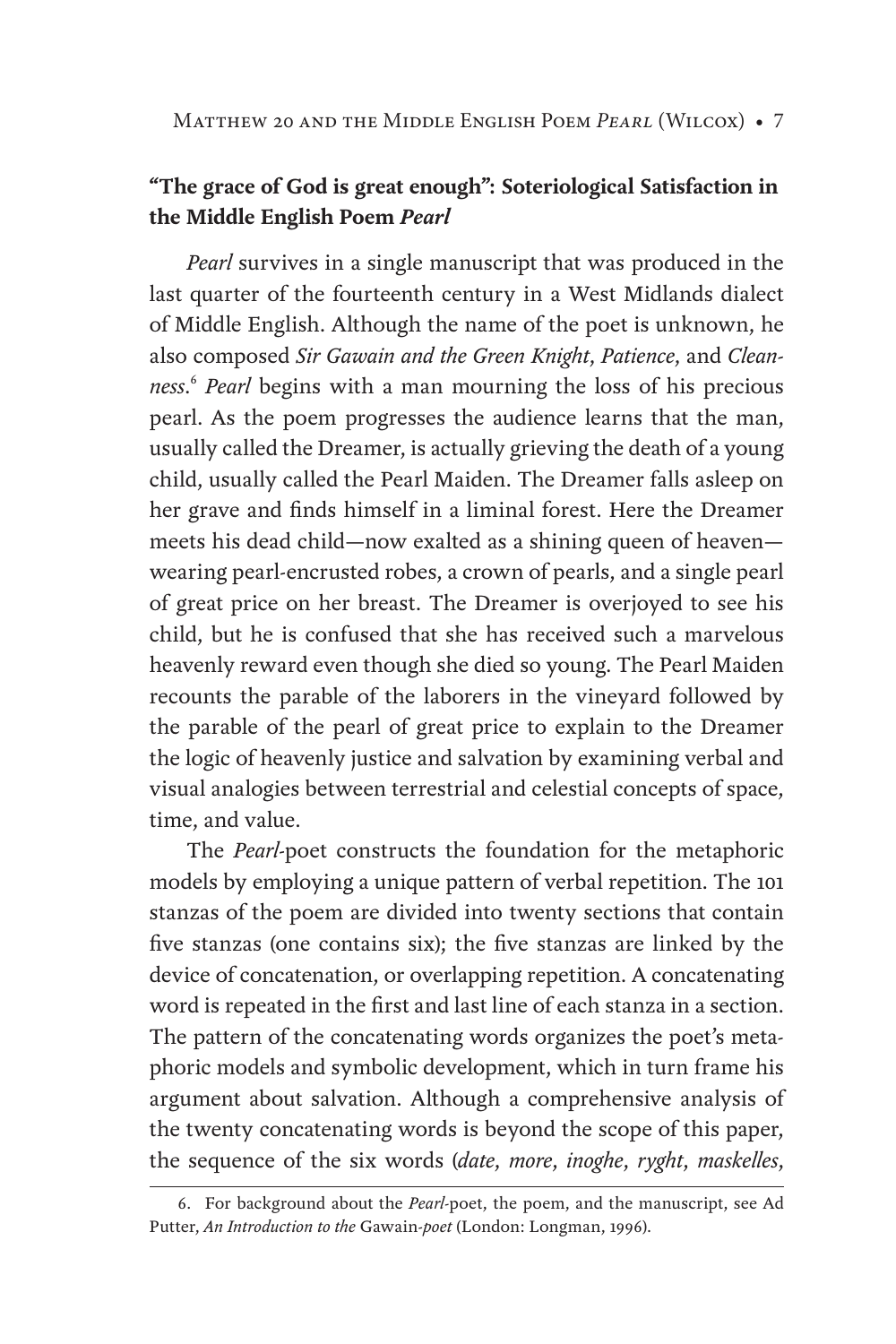and *Jerusalem*) that are repeated at the center of the poem outline how the Pearl Maiden corrects the Dreamer's limited human conceptions about salvation.

The word *date* reveals the temporal limitations of the laborers, who represent all humans, and their linear expectations of celestial experience. As a result of their restricted perspective, the laborers demand *more* and evoke the comparative scale of value used in the terrestrial economy. The lord of the vineyard responds that he pays *inoghe*, or "enough," just as God equally satisfies human need.<sup>7</sup> The celestial state of abundant satisfaction contrasts with terrestrial institutions based on scarcity. To obtain celestial satisfaction, humans must be justified as *ryght*, or "righteous," and sanctified as *maskelles*, or "spotless and flawless," as a pearl is. These justified and sanctified beings live together in *Jerusalem*, the heavenly abode of the saved. The Dreamer's concluding vision of New Jerusalem is the linguistic and symbolic culmination of the poet's explanation of divine grace and salvation.

In the ninth and tenth sections, the poet repeats significant words and visual patterns to construct a metaphoric model that links qualities of spatial dimension, temporal duration, and economic scale; these parallel categories will encompass the terrestrial perspective. The Pearl Maiden begins retelling the parable of the vineyard in the ninth section of the poem; these stanzas are linked with the concatenating word *date* (lines 481–540). The word *date* had a wider meaning in Middle English than a specific point of time; it was used to express dimensions of temporal reckoning. Medieval Europeans, like much of the modern world, imagined time as a linear trajectory that could be identified in discrete units with beginnings and endings, for example, a lifespan, a year, a day, or an hour.<sup>8</sup> The parable's narrative is precisely divided into multiple temporal durations, and the *Pearl*-poet highlights these temporal units

<sup>7.</sup> Translations of Middle English words and phrases in the text are my own. I provide Marie Borroff's translation of *Pearl* in the indented quotations; see note 9.

<sup>8.</sup> *Middle English Dictionary*, s.v. "date (n.2)," http://quod.lib.umich.edu.erl.lib.byu. edu/m/med/ (accessed 13 December 2010).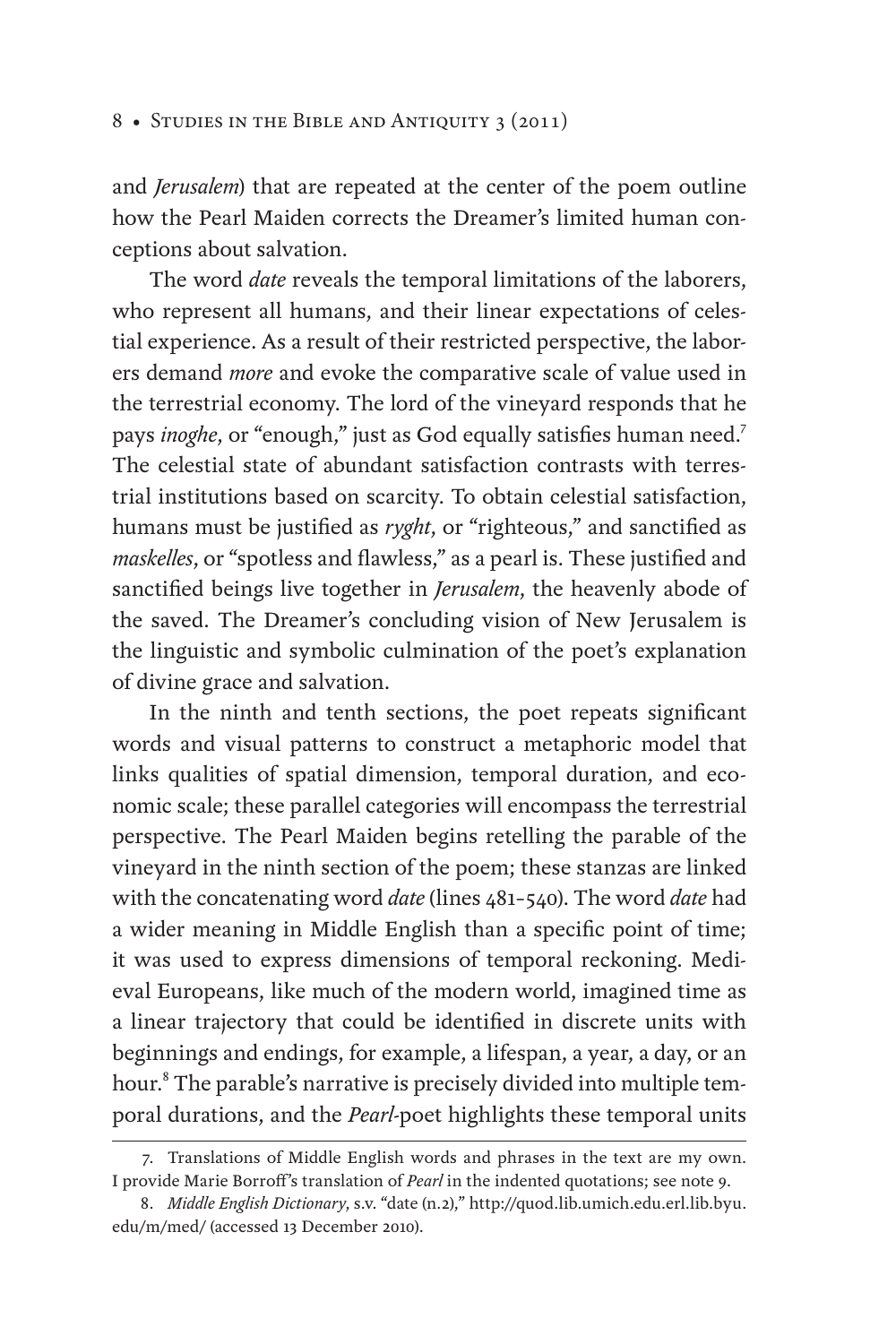Matthew 20 and the Middle English Poem *Pearl* (Wilcox) • 9

by using *date* to refer to the entire harvest season (505), the beginning of the harvest (504), and the lengths of time that the laborers harvest in the vineyard (516, 517, 528, 529, 540, 541). The focus on temporal units reveals that the laborers are limited by their terrestrial perspective of linearity, not only in reckoning time but also in reckoning value.

As in Matthew 20, the narrative crux occurs in the *Pearl*-poet's retelling of the parable at the end of the day when the lord and steward line up their laborers to receive their wage. Lines 541–56 begin the tenth section of the poem in which the concatenating word shifts from *date*, a word that connotes temporal measurement, to *more*, a word that connotes a scale of value.<sup>9</sup>

| "The date of the daye the lorde con<br>knaw, | "Duly the lord, at day's decline,             |
|----------------------------------------------|-----------------------------------------------|
| Called to the reve: 'Lede, pay the<br>meyny. | Said to the steward, 'Sir, proceed;           |
| Gyf hem the hyre that I hem owe,             | Pay what I owe this folk of mine;             |
| And fyrre, that non me may reprené,          | And lest men chide me here, take<br>heed:     |
| Set hem alle upon a rawe                     | Set them all in a single line,                |
| And gyf uchon inlyche a peny.                | Give each a penny as agreed;                  |
| Bygyn at the laste that standes lowe,        | Start with the last that came to the<br>vine, |
| Tyl to the fyrste that thou atteny.'         | And let the first the last succeed.'          |
| And thenne the fyrst bygonne to<br>pleny     | And then the first began to plead;            |
| And sayden that thay hade travayled<br>sore: | Long had they toiled, they said and<br>swore; |

9. The Middle English text in the columns throughout is edited by J. J. Anderson in *Sir Gawain and the Green Knight, Pearl, Cleanness, Patience* (London: Everyman, 1996). This edition standardizes Middle English orthography. For a critical edition of Pearl, see Malcolm Andrew, Ronald Waldron, and Clifford Peterson, eds., *The Complete Works of the Pearl Poet* (Berkeley: University of California Press, 1993). Please note that the single and double quotations marks are included as they appear in the source they do not always come in pairs in the portions quoted. The modern English translation in the columns throughout is by Marie Borroff in *Sir Gawain and the Green Knight, Patience, and Pearl: Verse Translations* (New York: Norton, 2001).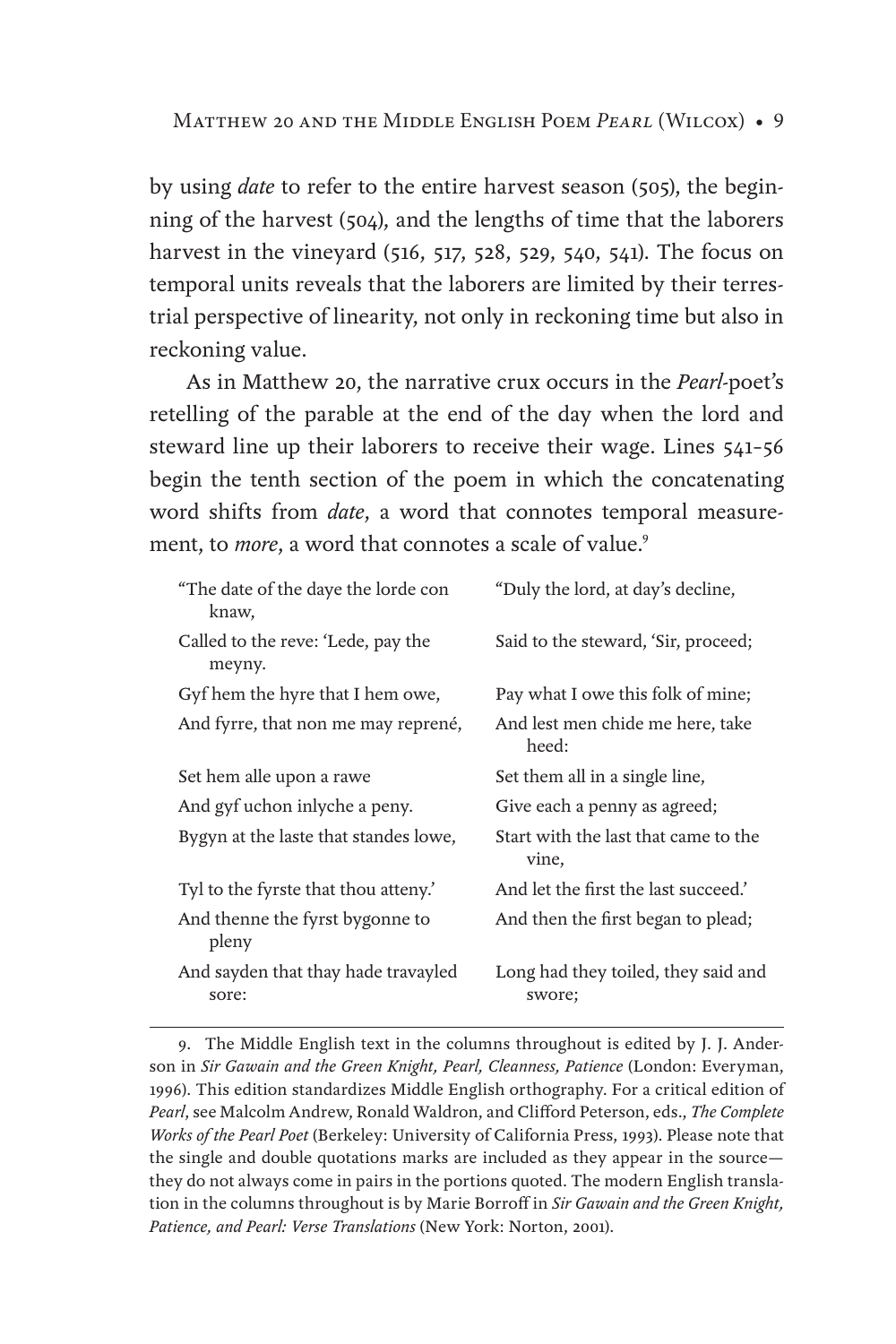| These bot on oure hem con streny;          | 'These in an hour had done their<br>deed:     |
|--------------------------------------------|-----------------------------------------------|
| Uus thynk uus oghe to take more.           | It seems to us we should have more.           |
|                                            |                                               |
| "More haf we served, uus thynk so,         | "More have we served, who suffered<br>through |
| That suffred han the dayes hete,           | The heat of the day till evening came,        |
| Thenn thyse that wroght not houres<br>two, | Than these who stayed but an hour<br>or two.  |
| And thou dos hem uus to<br>counterfete.'   | Yet you allow them equal claim.'              |

The laborers complain that the varying duration or *date* of their labor should be compensated in a commensurate manner; those who worked longer "oghe [ought] to take more" (552). The word *more* implies a comparative scale of value in which more and less become the criteria of evaluation and reward.<sup>10</sup> The laborers argue that natural justice in a human economy requires a proportional system of recompense. In this scene, the concepts of time and value are linked not only verbally, but also visually. When the laborers are lined up in a row according to the length of time they worked, their spatial orientation visually realizes their expectation of comparative value, yet each laborer is paid "inlyche a peny [a penny alike]" (546).

The complaints of the laborers resonate with the Dreamer's wonder at his daughter's exalted state despite her early death. The Dreamer then becomes the voice of the terrestrial perspective in Pearl as he interprets the parable of the laborers in the vineyard. Like the unhappy laborers in the parable, the Dreamer's perception of justice is also informed by a comparative scale of value; he articulates his concept of divine justice as a monetary transaction in lines 597–600.

<sup>10.</sup> Jill Mann traces the medieval categories of value and the relationship between economic theories and theological frameworks in "Satisfaction and Payment in Middle English Literature," *Studies in the Age of Chaucer* 5 (1983): 17–48.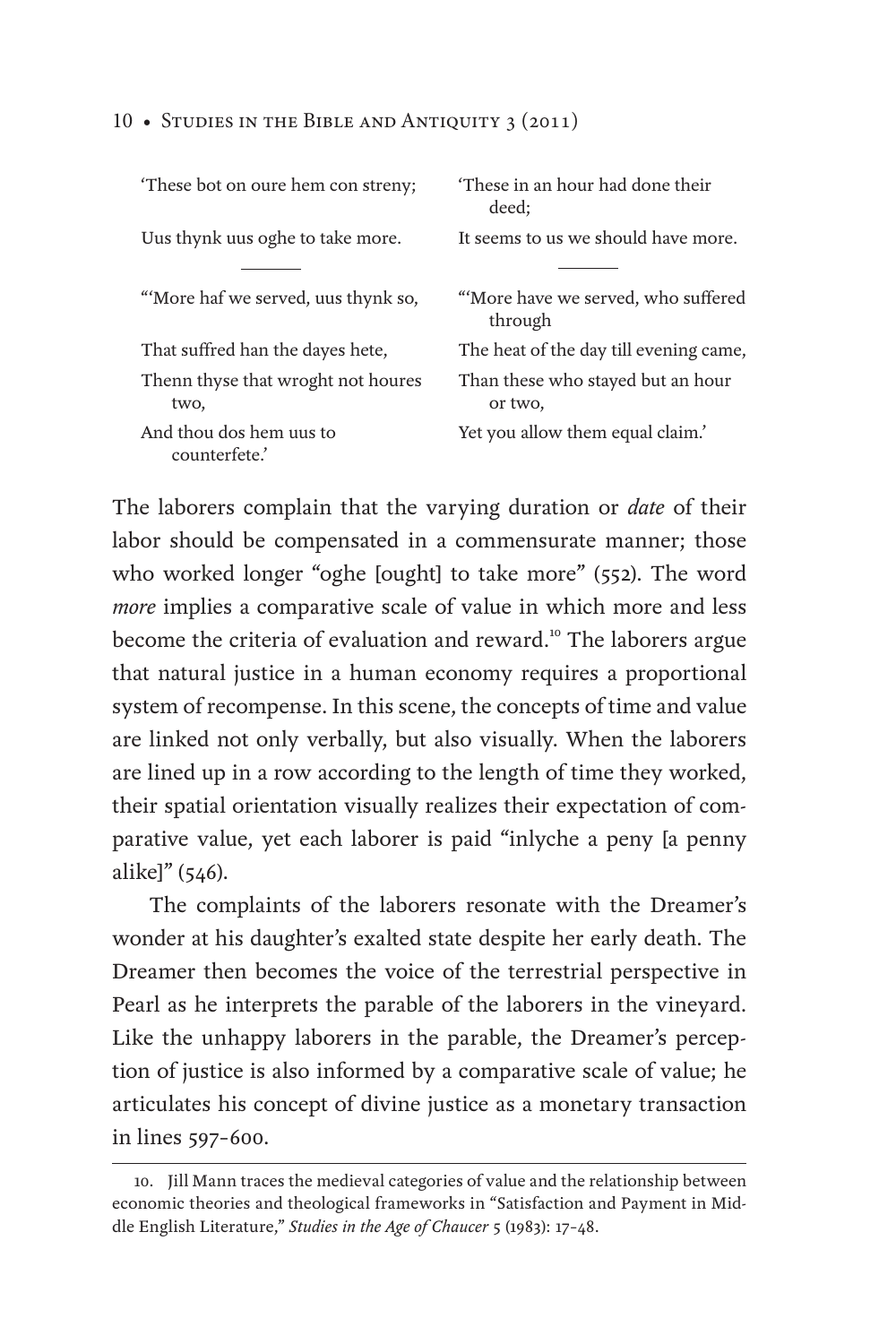| Now he that stod the long day stable,           | Now he who all day kept his station,     |
|-------------------------------------------------|------------------------------------------|
| And thou to payment com hym<br>byfore,          | If you to payment come in before,        |
| Thenne the lasse in werke to take<br>more able, | Then the less, the more<br>remuneration, |
| And ever the lenger the lasse, the<br>more.'    | And ever alike, the less, the more."     |

The poet contrasts the Dreamer's perspective with the celestial perspective of the Pearl Maiden. She spends the remainder of the poem teaching the Dreamer, and thus the audience, how to "escape the earthly habit of comparative measurement."<sup>11</sup> She does this by expanding the metaphoric model of spatial dimension, temporal duration, and economic scale that the poet crafted in the retelling of the parable from Matthew 20 and the concatenating words of *date* and *more*.

The Pearl Maiden repeatedly cautions the Dreamer concerning his terrestrial assumptions about celestial dynamics. She prefaced the parable of the laborers in the vineyard by explaining to the Dreamer that neither God's time nor his grace are limited or bounded by human expectations: "'Ther is no *date* of hys godnesse, / . . . 'For al is trawthe that he con dresse, / And he may do nothynk bot ryght [There is no limit of his goodness, for everything is truth that He is able to ordain, and He may do nothing except right]" (493–96, emphasis added). While retelling this parable, she expands the dialogue between the laborers and the lord of the vineyard, whom she explicitly names Christ. Christ asks the laborers to reconsider *more* in terms of God's covenant with and mercy for humanity.

| Thenne sayde the lorde to on of tho: | Then said the lord to one of that<br>crew, |
|--------------------------------------|--------------------------------------------|
| 'Frende, no waning I wyl the yete;   | 'Friend, I will not change the game;       |
| Take that is thyn owne, and go.      | Take your wage and away with you!          |
| And I hyred the for a peny agrete,   | I offered a penny, to all the same;        |

<sup>11.</sup> Marie Borroff, "Introduction," in *Sir Gawain and the Green Knight, Patience, and Pearl*, 116.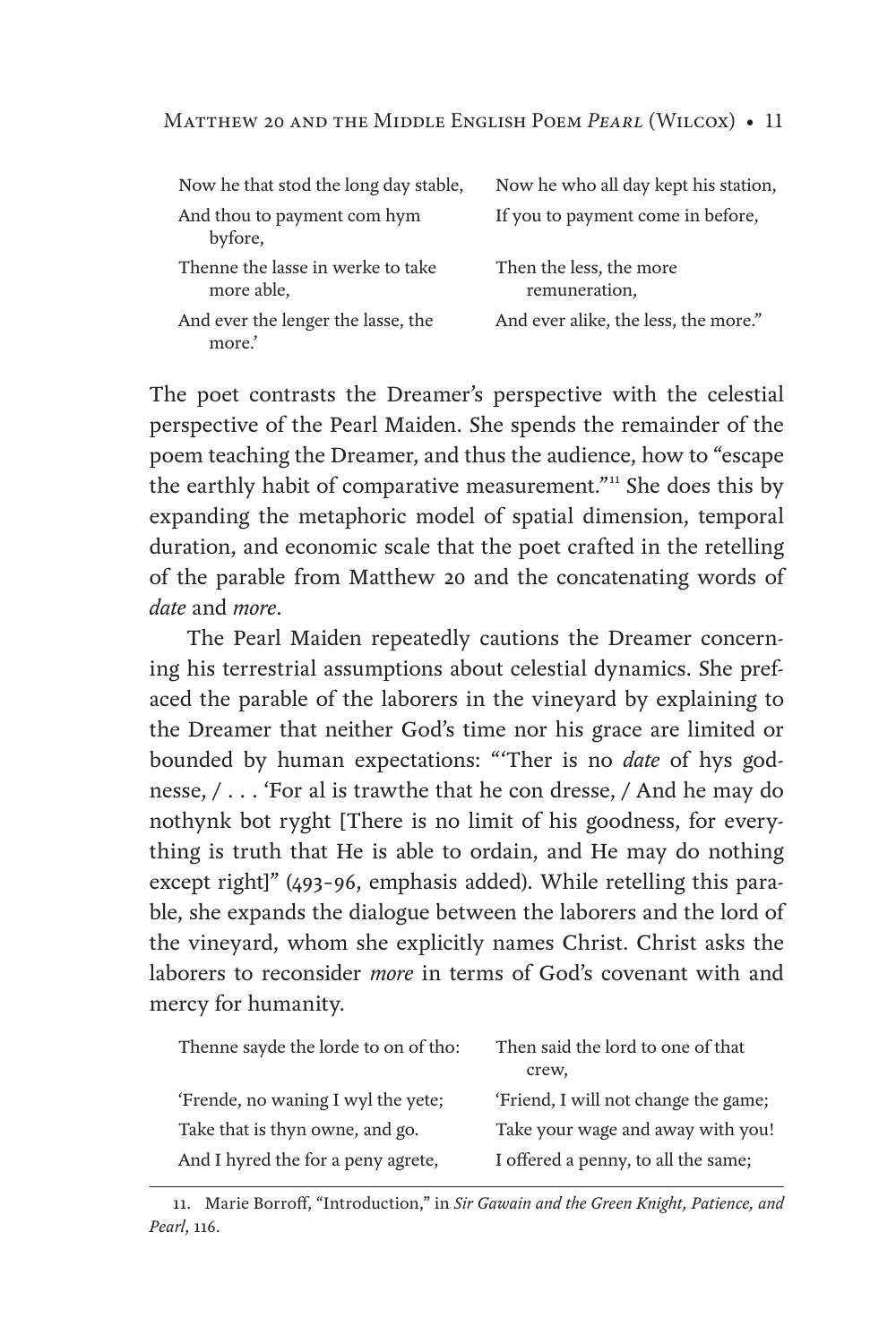| Quy bygynnes thou now to threte?                   | Why begin to bicker and blame?                    |
|----------------------------------------------------|---------------------------------------------------|
| Was not a pené thy covenaunt thore?                | Was not our covenant set of yore?                 |
| Fyrre then covenaunde is noght to<br>plete.        | Higher than covenant none should<br>aim;          |
| Wy schalte thou thenne ask more?                   | Why should you then ask for more?                 |
|                                                    |                                                   |
| "More, wether louyly is me my<br>gyfte,            | "More, am I not at liberty                        |
| To do wyth myn quat-so me lykes?                   | To give my own as I wish to do?                   |
| Other elles thyn yye to lyther is lyfte            | Or have you lifted an evil eye,                   |
| For I am goude and non byswykes?'                  | As I am good, to none untrue?'                    |
| 'Thus schal I,' quoth Kryste, 'hit<br>skyfte:      | 'Thus,' says Christ, 'shall I shift it<br>awry:   |
| The laste schal be the fyrst that<br>strykes,      | The last shall be first in the queue,             |
| And the fyrst the laste, be he never<br>so swyft;  | And the first the last, were he never<br>so spry, |
| For mony ben called, thagh fewe be<br>mykes."      | For many are called, but friends are<br>few.'     |
| Thus pore men her part ay pykes,                   | So poor men take their portion too,               |
| Thagh thay com late and lyttel wore;               | Though late they came and puny<br>they were,      |
| And thagh her sweng wyth lyttel<br>atslykes,       | And though they make but little ado,              |
| The merci of God is much the more.<br>$(557 - 76)$ | The mercy of God is much the more.                |

The Pearl Maiden narrates through the voice of Christ, the lord of the vineyard, that the comparative scales of value and competitive compensation advocated by the laborers are not appropriate means of measurement in the kingdom of heaven. The laborers and the Dreamer are asked to transform their linear and comparative expectations of celestial affairs. Christ explains that God's abundant mercy "is much the more" by using a metaphor of a queue: "the last shall be the first who comes, and the first the last." The metaphor readily suggests linear reorganization in which the people at the beginning and end of the line are switched; however, the metaphor also imagines the union of the beginning and end of the line into a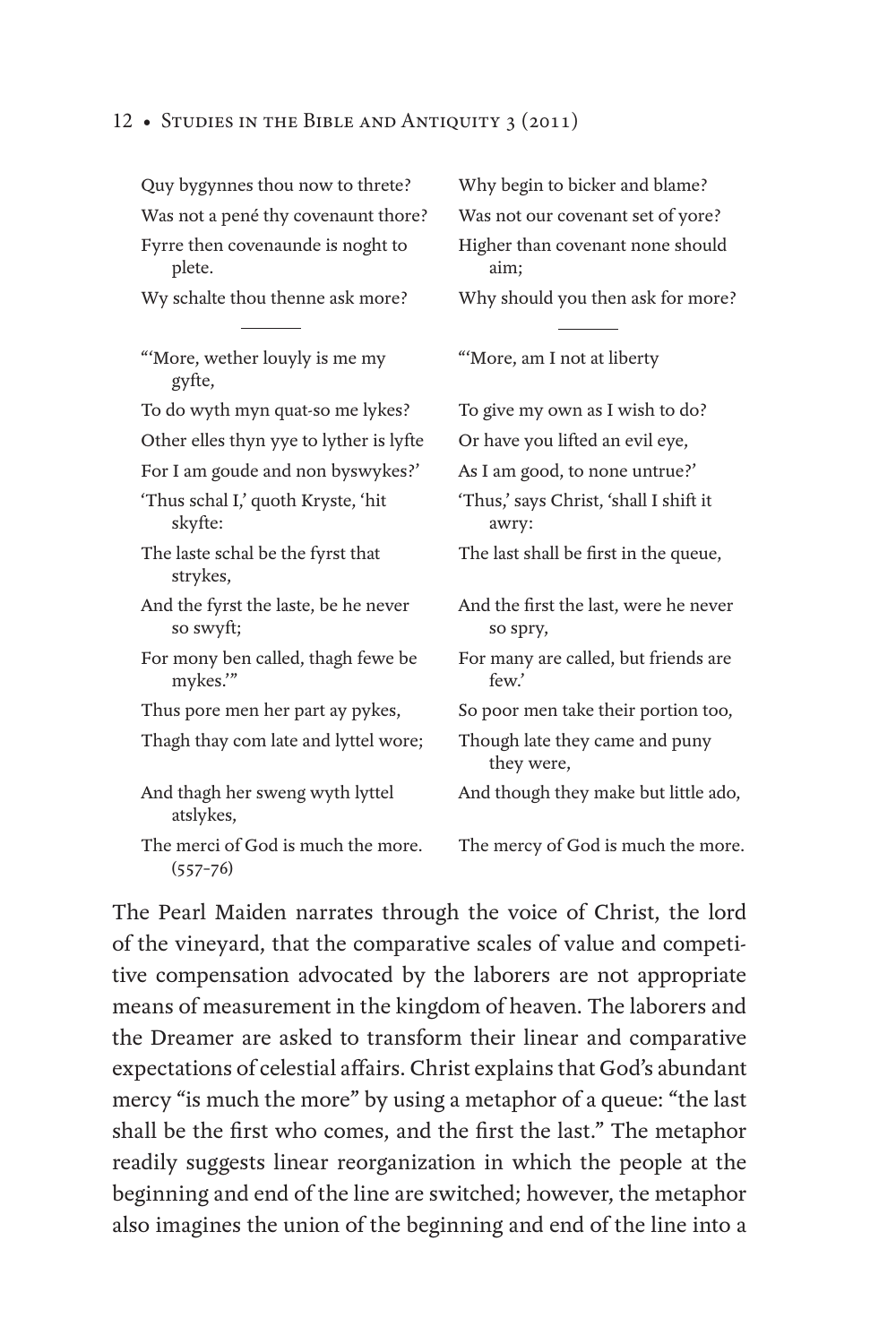circle.12 People standing in a circle are equally arranged with respect to each other; their position no longer indicates sequential priority or privilege. The *Pearl*-poet repeatedly converts linear images into circular images throughout the poem; transforming linearity to circularity symbolizes a shift from limited human perspective and experience to celestial understanding and being.

Next, the Pearl Maiden redefines *date* and *more* in terms of *inoghe* (or *inough*). The poet replaces the concatenation of *date* in the ninth section and *more* in the tenth section, terms that both evoke the comparative expectations of the laborers and the Dreamer, with the concatenation of *inoghe* in the eleventh section (lines 601–60). The Middle English word *inoghe* has a wider meaning than the modern English word *enough*. In Middle English, *inoghe* meant not only adequate or sufficient but also perfect and complete satisfaction.<sup>13</sup> The Pearl Maiden explains that God's justice and his mercy are "enough" because they are absolute and beyond the measurement of comparative value.

| 'Of more and lasse in Godes ryche,'                    | "Of more and less," she answered<br>straight, |
|--------------------------------------------------------|-----------------------------------------------|
| That gentyl sayde, 'lys no joparde,                    | "In the Kingdom of God, no risk<br>obtains.   |
| For ther is uch mon payed in lyche,                    | For each is paid the selfsame rate            |
| Whether lyttel other much be hys<br>rewarde.           | No matter how little or great his<br>gains.   |
|                                                        |                                               |
| For the grace of God is gret inoghe.<br>$(601-4, 612)$ | The grace of God is enough for all.           |

12. In "*Pearl*'s 'Maynful Mone': Crux, Simile, and Structure," in *Acts of Interpretation: The Text in Its Contexts, 700–1600*, ed. Mary J. Carruthers and Elizabeth D. Kirk (Norman: Oklahoma University Press, 1982), 163–64, Marie Borroff offers this insight: "The sequence [of the laborers in a row] is thus a spatial analogue to the temporal sequence made up of the successive hours of the day; each has a beginning and an end. The lord's decree on the order of the payment reverses the expected order of both time and space. . . . All the saved participate equally in this reward, and its value is infinite, literally 'beyond compare,' unlike earthly rewards, which are measured in terms of quasi-linear scale of values or degrees ranging from high to low."

13. *Middle English Dictionary*, s.v. "inough," n. and adv. (accessed 12 March 2010). See also *Oxford English Dictionary*, s.v. "enough," http://dictionary.oed.com (accessed 12 March 2010).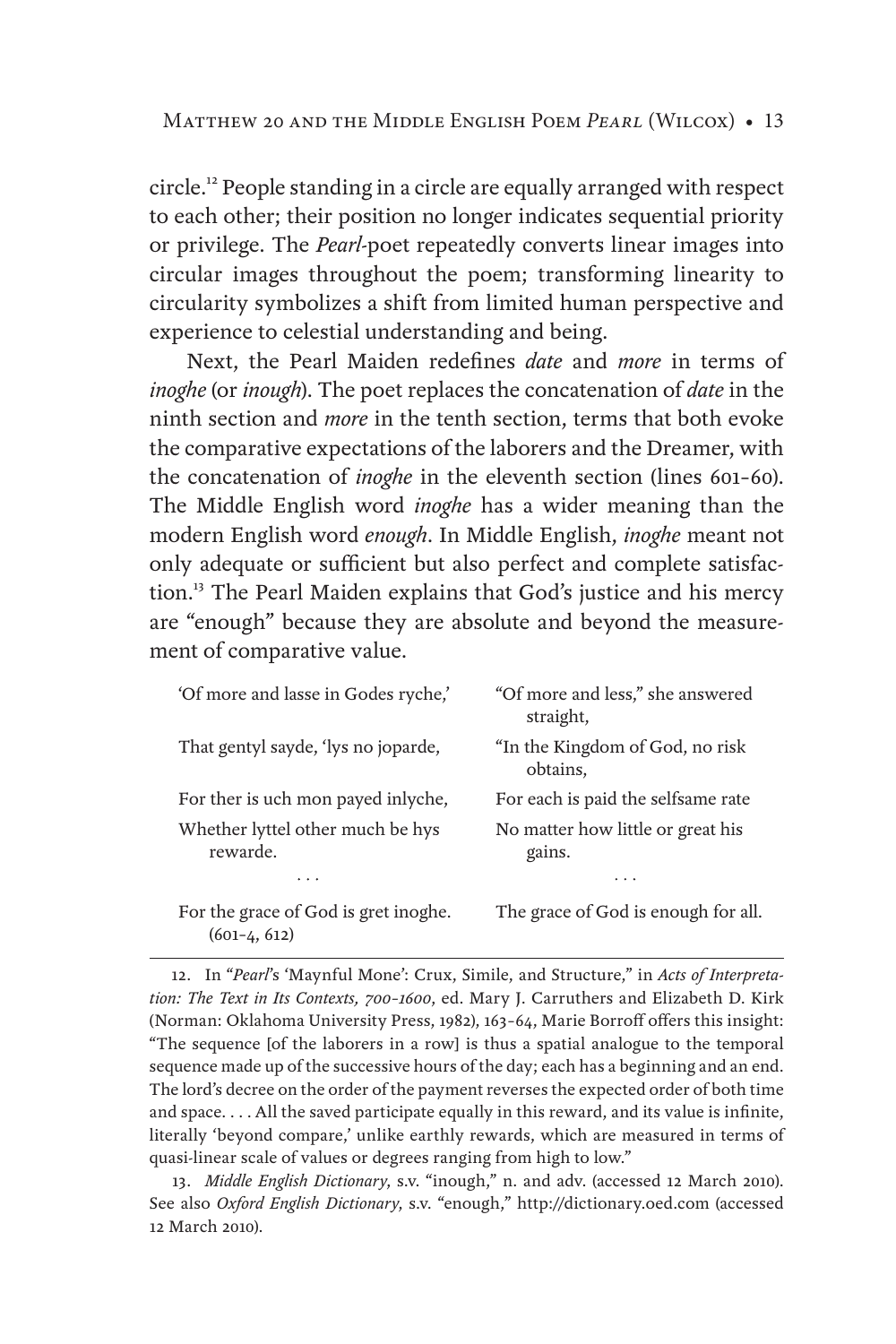The refrain "for the grace of God is gret inoghe" is repeated with slight variation four more times. The word *sufficient* could replace *enough* in the refrain: "the grace of God is sufficient for all" because inoghe indicates the midpoint between "too much" and "too little" or between "more" and "less" and represents satisfaction.14 Need is eradicated by enough and is satisfied; more turns satisfaction into excess.<sup>15</sup> In *Pearl*, the connotations of *inoghe* signify "endlessly sufficient abundance," as do the metaphorical models of flowing water and an immaculate pearl, two metaphors that the Pearl Maiden develops next.<sup>16</sup>

Patterns of thematically significant words are not the only means by which the poet constructs metaphorical models that compare human and celestial dimensions of measurement. The Pearl Maiden expands the metaphorical model with two additional domains to illuminate how celestial satisfaction is achieved through the two interrelated processes of cleansing sanctification and righteous justification. First, the Pearl Maiden metaphorically explores the concept of divine graciousness through sanctification when she shifts the Dreamer's focus from the merit accumulated by the laborers in the vineyard during fixed durations of time to an endless flowing spring that unites the sacramental elements of water and blood shed during Christ's saving sacrifice. Second, the Pearl Maiden metaphorically depicts the divine graciousness of justification when she encourages the Dreamer to imagine the payment of the two-dimensional penny, the human monetary marker of comparative value and merit, from the parable of the laborers in the vineyard in terms of the gracious gift of a three-dimensional pearl, whose spherical form indicates celestial satisfaction in the parable of the pearl of great price.

<sup>14.</sup> Jill Mann outlines medieval constructions of value based on proportionate exchange in "Price and Value in *Sir Gawain and the Green Knight*," in *Chaucer to Spenser: A Critical Reader*, ed. Derek Pearsall (Oxford: Blackwell, 1999), 187–205.

<sup>15.</sup> Mann, "Satisfaction and Payment," 30. Mann concludes, "In the heavenly kingdom renunciation is paradoxically rewarded with satisfaction. In its fullness the desire for 'more' falls away, not because one prudently settles for 'less' but because that endless desire is endlessly satisfied, and it is the completeness of that satisfaction that constitutes 'enough.'"

<sup>16.</sup> Mann, "Satisfaction and Payment," 29.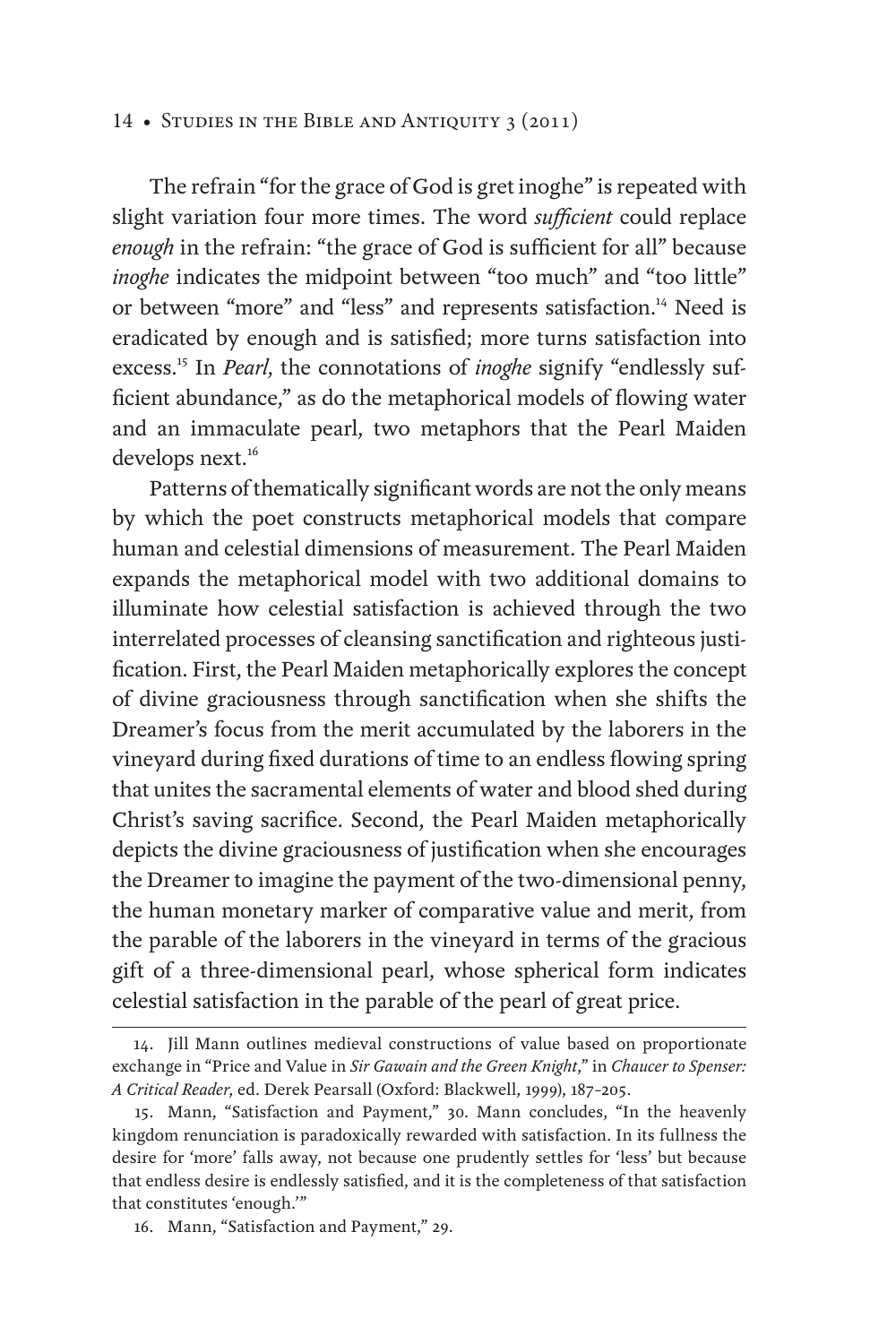Matthew 20 and the Middle English Poem *Pearl* (Wilcox) • 15

Drawing on multiple biblical images and words, *Pearl* explores the process of sanctification. Sanctification is a purifying process whereby humans are allowed to come into contact with God, specifically in ritual worship in a sacred space. The Middle English term *sanctificacioun* derives from the Latin *sanctificatio*, which expresses the multivalent New Testament term *hagiasmos*, a Greek word with roots in the term *hagios* "holy" and its cognate *hagnos* "purity."<sup>17</sup> The concept of holiness was intimately and anciently connected to divine worship. Drawing on related Levitical concepts for holiness, worship, and purity in the Old Testament, holiness in the New Testament specifically expresses the idea of sanctification when persons are "drawn into the holy sphere, and for that reason consecrated, are made holy. This happens through baptism . . . [and] through the blood of Christ."18 Thus, sanctification is a communal practice that involves the pure becoming holy by withdrawing from the profane.<sup>19</sup> The Pearl Maiden instructs the Dreamer how he can become holy by being cleansed in the waters of baptism and by the atoning blood of the Lamb.

After telling the parable of the laborers of the vineyard, the Pearl Maiden uses images of water pouring out in abundance to express the copious satisfaction of God's grace to explain why all of the laborers were equally paid the same wage. The properties of flowing water metaphorically reveal the consolatory and restorative power of divine mercy:

<sup>17.</sup> Hans Küng, "Justification and Sanctification according to the New Testament," in *Justification: The Doctrine of Karl Barth and a Catholic Reflection* (London: Burns & Oates, 1964), 295–96.

<sup>18.</sup> Küng, "Justification and Sanctification," 296.

<sup>19.</sup> In "Justification and Sanctification," 297, Küng, a prominent Catholic theologian, defines sanctification as "the action of God which sets life in opposition to sin and lays claim to it for himself: a separation from what is worldly and sinful and a special election for what is divine and sacred. So, according to the New Testament, holiness in the context of ritual worship consists in being snatched out of this world of sin, of darkness and of Satan, and consequently in being called to share in the heritage of the saints. At the same time, this concept of holiness receives a transcendental character and expresses the divine elevation of God above the world, which saints can share."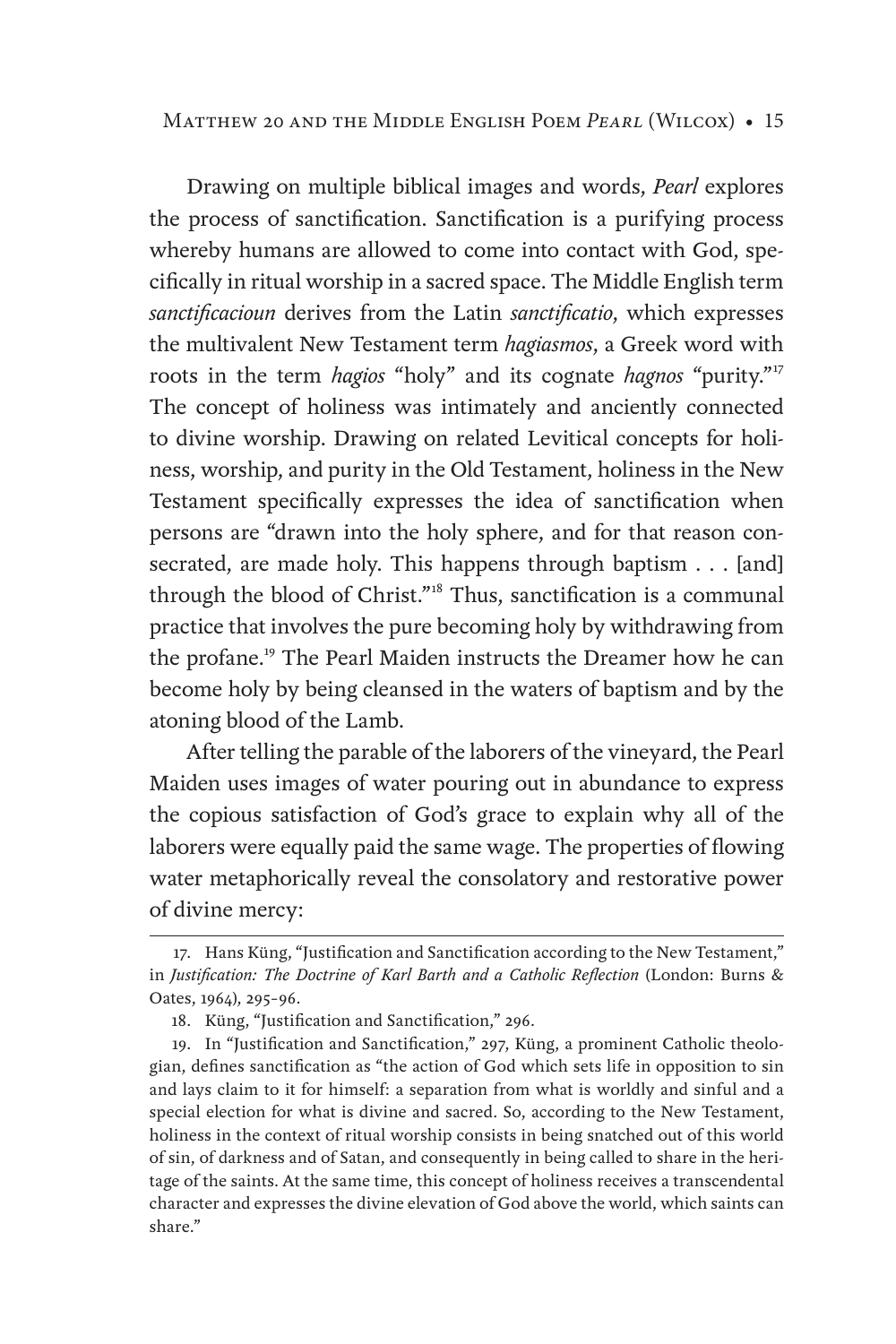| For the gentyl Cheventayn is no<br>chyche,         | No niggard is our chief of state,               |
|----------------------------------------------------|-------------------------------------------------|
| Quether-so-ever he dele nesch other<br>harde:      | Be it soft or harsh his will ordains;           |
| He laves hys gyftes as water of<br>dyche,          | His gifts gush forth like a spring in<br>spate  |
| Other gotes of golf that never charde              | Or a stream in a gulley that runs in<br>rains.  |
| Hys fraunchyse is large that ever<br>dard          | His portion is large whose prayers<br>and pains |
| To Hym that mas in synne rescoghe.                 | Please him who rescues when<br>sinners call.    |
| No blysse bes fro hem reparde,                     | No bliss in heaven but he attains:              |
| For the grace of God is gret inoghe.<br>$(605-12)$ | The grace of God is enough for all.             |

Here the Pearl Maiden links the vineyard owner's payment of the equal wage to the laborers in the parable with God's gift of the kingdom of heaven, or in other words eternal life, to the faithful after their deaths.<sup>20</sup> God's grace is as boundless as a flowing spring or stream; God's grace satisfies all individually. Grace is not finite; every human has the opportunity to be equally satisfied—just as any container, regardless of variations in size, can be filled with water until it is full.<sup>21</sup> The imagery of flowing water culminates in the description of the river of life that flows through New Jerusalem at the end of the poem. In lines 1057–59, this river, shining brighter than the sun and moon, is the "living water" that Christ announces to the woman at Jacob's well; it is "a well of water springing up into everlasting life" (John 4:14). Like water, God's abundant mercy cannot be quantified or meted out in discrete proportions.

In addition to its overflowing abundance, water is also pure, and the poet links the cleansing power of the water's purity with the blood that flowed from Christ's dying body.

<sup>20.</sup> See also *Pearl*, lines 625–36.

<sup>21.</sup> Mann, "Satisfaction and Payment," 25–26.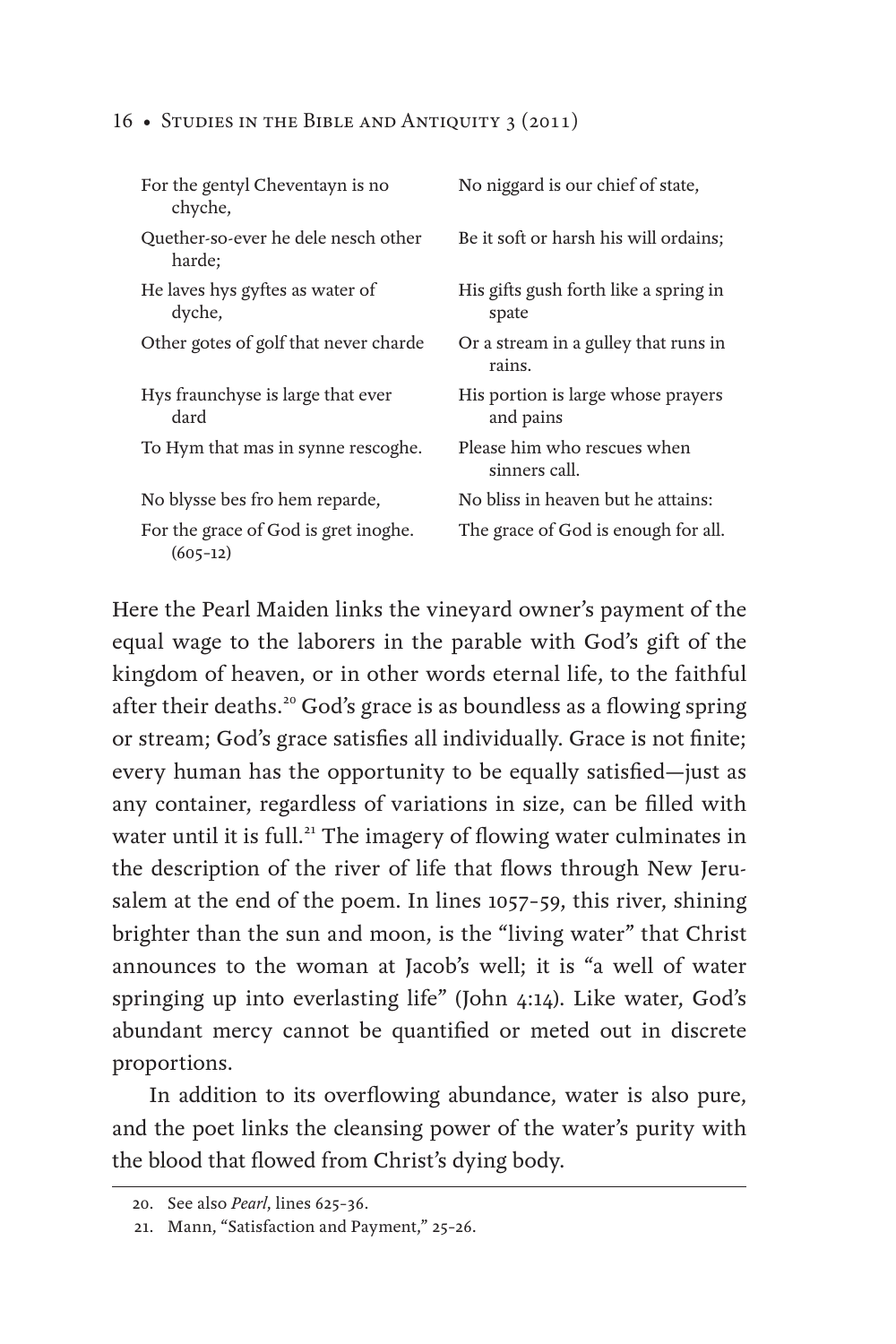#### Matthew 20 and the Middle English Poem *Pearl* (Wilcox) • 17

| Ryche blod ran on rode so roghe,                     | Rich blood ran down rood-tree tall             |
|------------------------------------------------------|------------------------------------------------|
| And wynne water then at that plyt;                   | And with it flowed forth water<br>bright:      |
| The grace of God wex gret innoghe.                   | The grace of God was enough for all.           |
| 'Innoghe ther wax out of that welle,                 | "Enough for all flowed from that<br>well.      |
| Blod and water of brode wounde.                      | Blood and water plain to behold:               |
| The blod uus boght fro bale of helle,                | By the blood our souls were saved<br>from hell |
| And delyvered uus of the deth<br>secounde.           | And the second death decreed of old.           |
| The water is baptem, the sothe to<br>telle,          | The water is baptism, truth to tell,           |
| That folwed the glayve so grymly<br>grounde,         | That followed the spearhead keen<br>and cold.  |
| That wasches away the gyltes felle                   | Old Adam's deadly guilt to dispel              |
| That Adam wyth inne deth uus<br>drounde.             | That swamped us in sins a<br>thousandfold.     |
| Now is ther noght in the worlde<br>rounde            | Now all is withdrawn that ever could<br>hold   |
| Bytwene uus and blysse bot that he<br>wythdrow,      | Mankind from bliss, since Adam's<br>fall,      |
| And that is restored in sely stounde;                | And that was redeemed at a time<br>foretold    |
| And the grace of God is gret innogh.<br>$(646 - 60)$ | And the grace of God is enough for<br>all.     |
|                                                      |                                                |

The iconographical association between water and blood stems from John 19:34, where water and blood gush from Christ's pierced side as he dies on the cross. Christ's wound metaphorically becomes a "well" from which the cleansing liquid of two saving rites flows: baptism and the sacrament.

The poet returns to imagery of flowing blood at the end of the poem when the Dreamer sees the Lamb presiding over New Jerusalem; the Lamb's white fleece is marred by blood perpetually flowing from a wound in his side.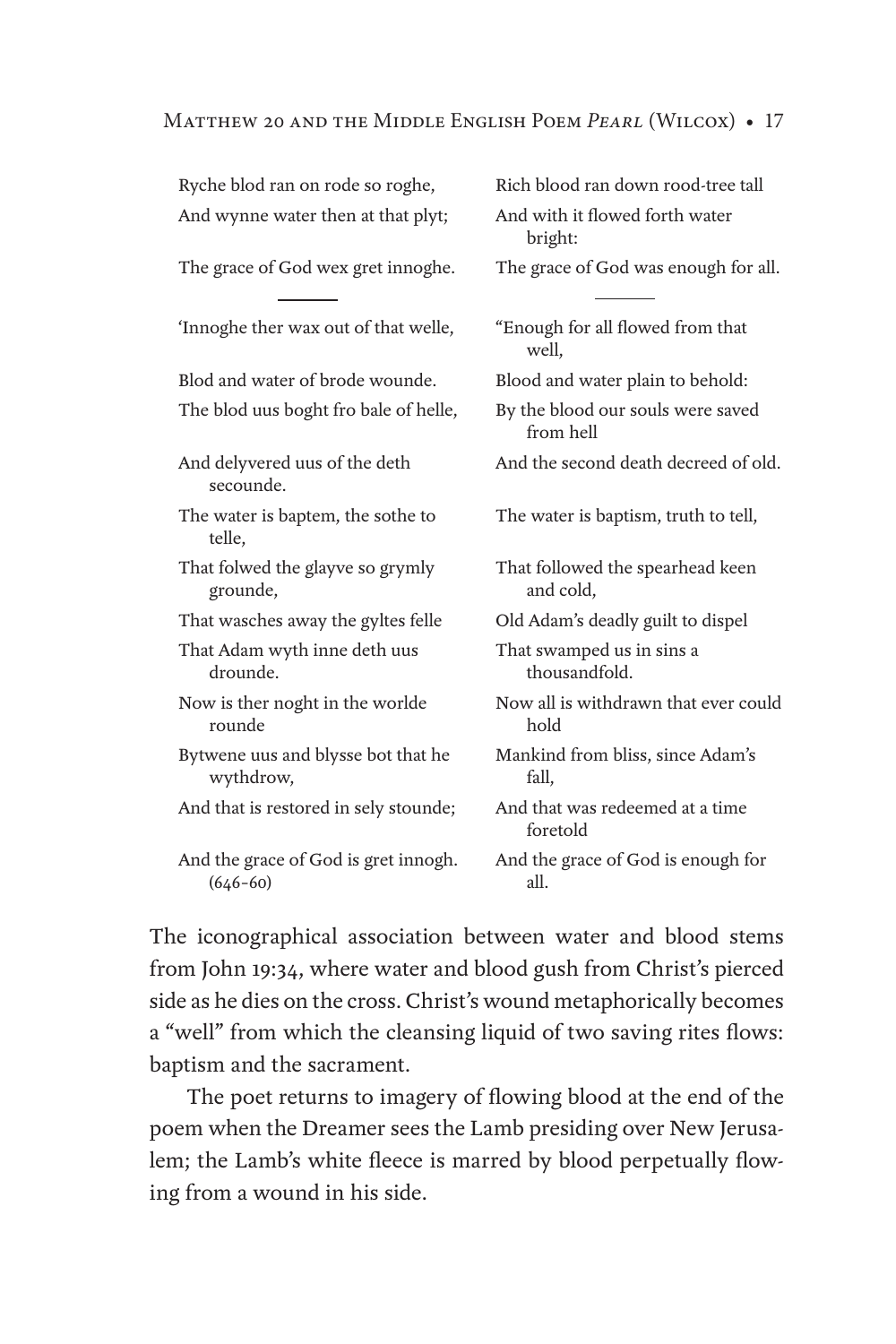| So worthly whyt wern wedes hys,                    | His dress so white, so mild his mood,            |
|----------------------------------------------------|--------------------------------------------------|
| His lokes symple, hymself so gent.                 | His looks so gracious, himself the<br>same;      |
| Bot a wounde ful wyde and weete<br>con wyse        | But a wound there was, and wide it<br>stood,     |
| Anende hys hert, thurgh hyde<br>torente;           | Thrust near his heart with deadly<br>aim.        |
| Of his quyte syde his blod outsprent.              | Down his white side the red blood<br>came;       |
| Alas, thoght I, who did that spyt?                 | "O God," thought I, "who had such<br>spite?      |
| Ani breste for bale aght haf forbrent              | A breast should consume with<br>sorrow and shame |
| Er he therto hade had delyt.                       | Ere in such deeds it took delight."              |
| The Lombe delyt non lyste to wene;                 | The Lamb's delight was clearly seen,             |
| Thagh he were hurt and wounde<br>hade,             | Though a bitter wound he had to<br>bear;         |
| In his sembelaunt was never sene,                  | So glorious was his gaze serene,                 |
| So wern his glentes gloryous glade.<br>$(1133-44)$ | It gladdened all who beheld him<br>there.        |
|                                                    |                                                  |

The wounded lamb seems anomalous amidst the perfection of New Jerusalem and the spotless host of sanctified maidens who each bear a shining pearl. The Dreamer expects the lamb, as a symbol for Christ, to embody the same spotless, monochrome perfection as the pearls, but the lamb, wounded and covered in flowing blood as seen through the eyes of the Dreamer, is the most flawed creature in his vision. The complex duality of the juxtaposed symbols makes "the claims for imperfection against perfection."<sup>22</sup> Hugh White argues that the Lamb "represents an inclusive generosity that is prepared to forgive, indeed to embrace the imperfections of those who are to be forgiven in such a way as to constitute with the help of those imperfections a new perfection, which must be a higher perfection since the Lamb is the summit of the universe."<sup>23</sup> White's explora-

<sup>22.</sup> Hugh White, "Blood in *Pearl*," *Review of English Studies*, n.s., 38/149 (1987): 6.

<sup>23.</sup> White, "Blood in *Pearl*," 6.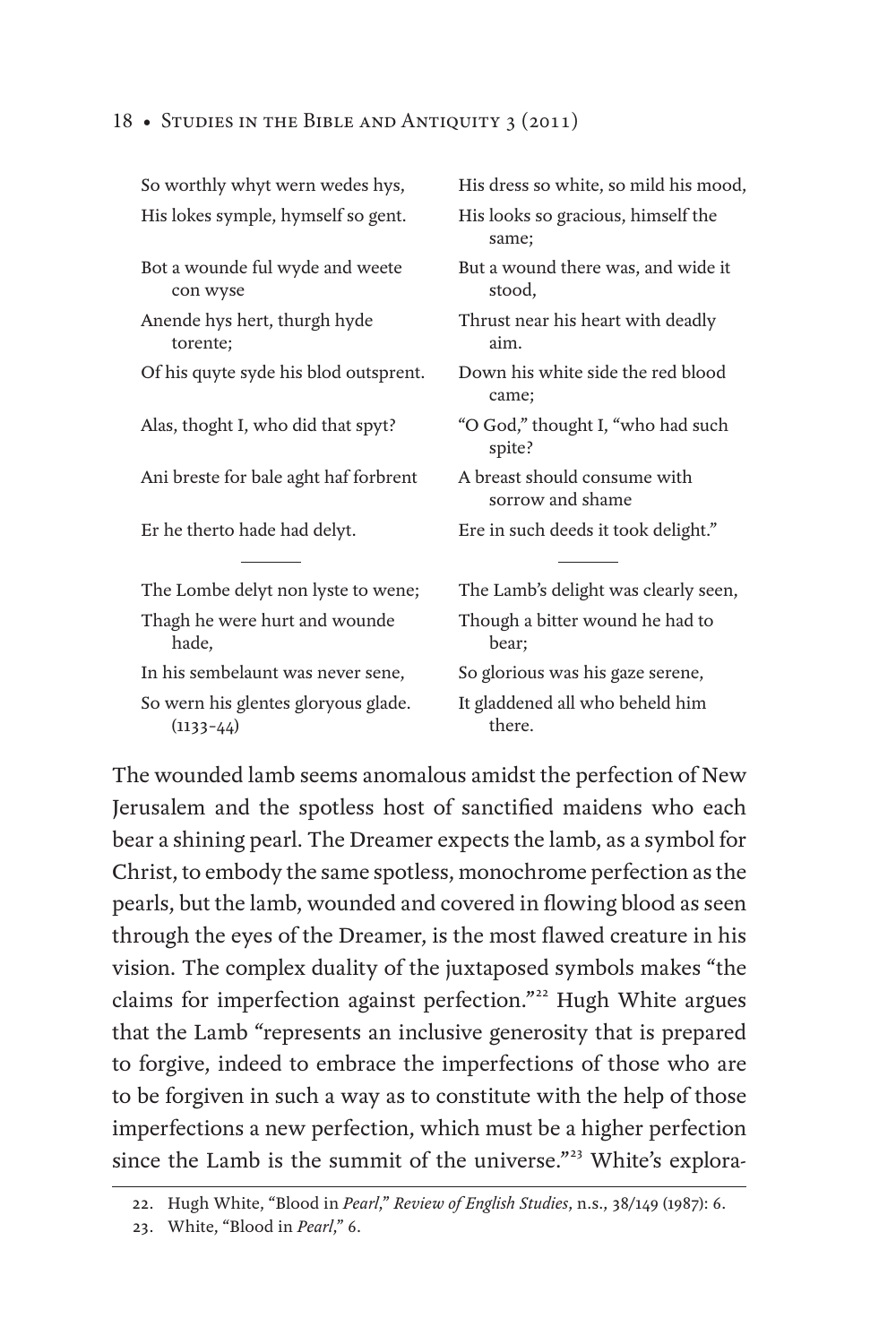tion of the intriguing paradox of symbolic values embodied by the pearl and lamb suggests that grace plays a large role in the soteriological model communicated in *Pearl*. White's conclusion that "*Pearl* subtly celebrates imperfection and the human experiences of sin and suffering" revises the exclusive human binary of absolute exalted perfection versus fallen sinfulness in which the only relation between the two is opposition.<sup>24</sup> *Pearl* suggests otherwise; the poem narrates a relationship between the Dreamer and God via the Pearl Maiden. God's act of gracious forgiveness of human sin not only sanctifies humanity but also justifies humanity. Justification is a process that confers a state of grace on an individual freed from the bondage of sin.

The theological concept of justification has been the subject of much debate in Judeo-Christian traditions and was a topic of concern among Scholastic theologians contemporary with *Pearl*. <sup>25</sup> The Latin term *justificatio* and the Middle English loanword *justificacioun* have legal connotations that derive from biblical terminology, terminology that associates God's judgment as being like a legal trial in which God, as the judge, graciously absolves or forgives human sin and grants righteousness.<sup>26</sup> Since justification is the process by which humans are made righteous before God, righteousness is a condition of salvation as well as a fruit of salvation. Humans cannot possess righteousness in themselves; they possess it only in relation to God, who transforms their very being.<sup>27</sup> The *Pearl-*poet employs verbal repetition and metaphoric models rather than logical propositions to envision how God justifies the righteous.

The twelfth section (lines 661–720) employs the concatenating word *ryght*, a Middle English word that evokes the biblical conceptions of justice, righteousness, and justification. In this section, the

<sup>24.</sup> White, "Blood in *Pearl*," 12; and Jena Theresa Trammell, "*Pearl* and Contemporary Theological Controversy," *Medieval Perspectives* 17/1 (2003): 171–77.

<sup>25.</sup> Alister McGrath, *Iustitia Dei: A History of the Christian Doctrine of Justification*, 3rd ed. (Cambridge: Cambridge University Press, 2005), 186–207.

<sup>26.</sup> Küng, "Justification and Sanctification," 292–94; see also McGrath, *Iustitia Dei*, 6–21.

<sup>27.</sup> Küng, "Justification and Sanctification," 294.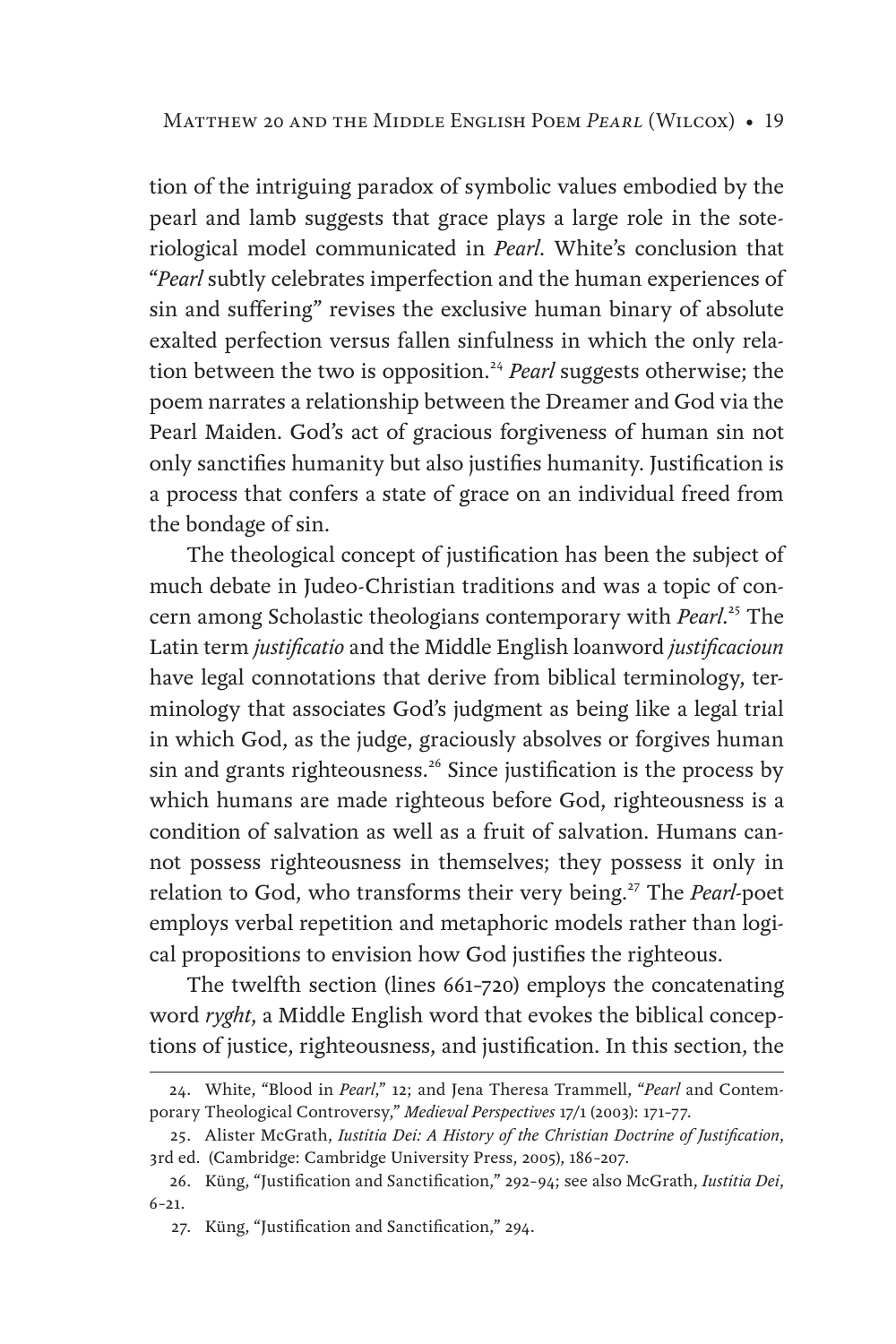Pearl Maiden explains to the Dreamer that a *ryghtwys man* must suffer guilt and punishment and be saved by God's grace so that his heart can become innocent and clean again; for only "the ryghtwys man schal se hys face [the righteous man shall see his face]" (675). She continues in the thirteenth section by explaining that a *ryghtwys man* must be as "ryght as a chylde [as righteous as a child]" (723), who is "harmles, trwe, and undefylde, / wythouten mote other mascle of sulpande synne [harmless, true, and undefiled, without mote or stain of polluting sin]" (725–26). An innocent child and the soul of a person made righteous are as pure as a "perle maskelles [a pearl without spot]" (744). The term *maskelles*, meaning "without spot, mark, stain, fault, or blemish," is the concatenating word in the thirteenth section (lines 721–80), where the Pearl Maiden introduces the second biblical parable, the parable of the pearl without price.<sup>28</sup>

As in Matthew 13:45–46, the jeweler sells all of his wealth to purchase the precious pearl that represents the eternal life of those saved by God.

| This makelles perle, that boght is<br>dere,   | "This immaculate pearl I tell you of,          |
|-----------------------------------------------|------------------------------------------------|
| The joueler gef fore alle hys god,            | The jeweler gave his wealth to gain,           |
| Is lyke the reme of hevenesse clere;          | Is like the realm of heaven above;             |
| So sayde the Fader of folde and flode.        | The Father of all things said it plain.        |
| For hit is wemles, clene, and clere,          | No spot it bears, nor blemish rough,           |
| And endeles rounde, and blythe of<br>mode,    | But blithe in rondure ever to reign,           |
| And commune to alle that ryghtwys<br>were.    | And of righteousness it is prize and<br>proof: |
| Lo, even inmyddes my breste hit<br>stode.     | Lo, here on my breast it long has<br>lain,     |
| My Lorde the Lombe, that schede<br>hys blode, | Bestowed by the Lamb so cruelly<br>slain,      |
| He pyght hit there in token of pes.           | His peace to betoken and designate;            |

28. *Middle English Dictionary*, s.v. "mascelles" (accessed 4 December 2010). See *Pearl*, lines 721–80.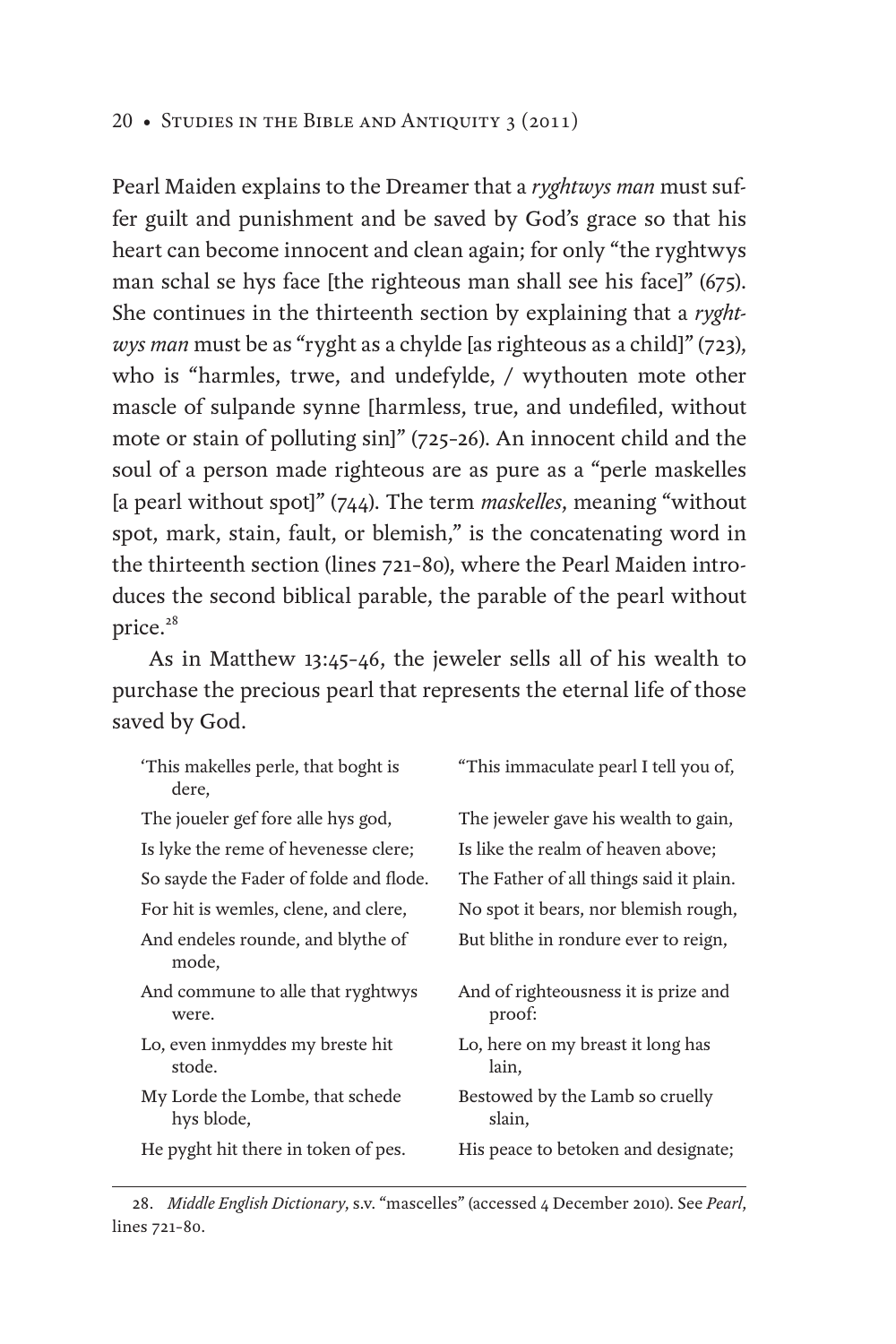| I rede the forsake the worlde wode |
|------------------------------------|
| And porchace thy perle maskelles.' |
| $(733-44)$                         |

I bid you turn from the world insane And purchase your pearl immaculate."

The pearl's shape, color, and price analogically convey the sublime state of living in the celestial kingdom. The pearl is without spot like the souls of the innocent and pure; it is perfectly round and thus "endless" like eternity; it is precious beyond comparative value; and it is "blithe" as it represents the bliss of the redeemed. The threedimensional pearl becomes a salient symbol of fullness, perfection, and satisfaction in the poem. The circularity and roundness of the pearl emphasize the endlessness of eternity—that is, "freedom from measurements of time, as the circumference of a circle is free from interruptions, that is, from beginnings and ends."<sup>29</sup> For medieval Christians, "eternity is not perpetual duration, 'longer than' time; it is the absence of time. So too with the worth of the heavenly pearl. It is not 'greater than' the worth of anything on earth; it is absolute, literally 'beyond measure.'" 30 The pricelessness of the immaculate pearl contrasts the finite value of the penny wage or any other form of monetary compensation.

To help the Dreamer understand the divine gift of eternal life, the Pearl Maiden transforms the two-dimensional circular penny in the parable of the laborers in the vineyard into the threedimensional spherical pearl in the parable of the pearl of great price. The spherical nature of the pearl is an "abstraction from the linear or dimensional, two-ended mode[s] of earthly space, time, and value" described in the parable of the vineyard.<sup>31</sup> The penny and the pearl are alike in the roundness that symbolizes the eternity of the heavenly kingdom, and they are alike in their role as valuable objects, as indices of worth.<sup>32</sup> However, the penny coin in the

<sup>29.</sup> Borroff, *Sir Gawain and the Green Knight, Patience, and Pearl*, 113.

<sup>30.</sup> Borroff, *Sir Gawain and the Green Knight, Patience, and Pearl*, 116.

<sup>31.</sup> Borroff, "*Pearl*'s 'Maynful Mone,'" 164.

<sup>32.</sup> The circular pearl and penny are also linked to the circular garland of flowers on the daughter's grave (25–60) and the crown that Pearl Maiden wears as a bride of heaven (205–10, 413–16, 445–80).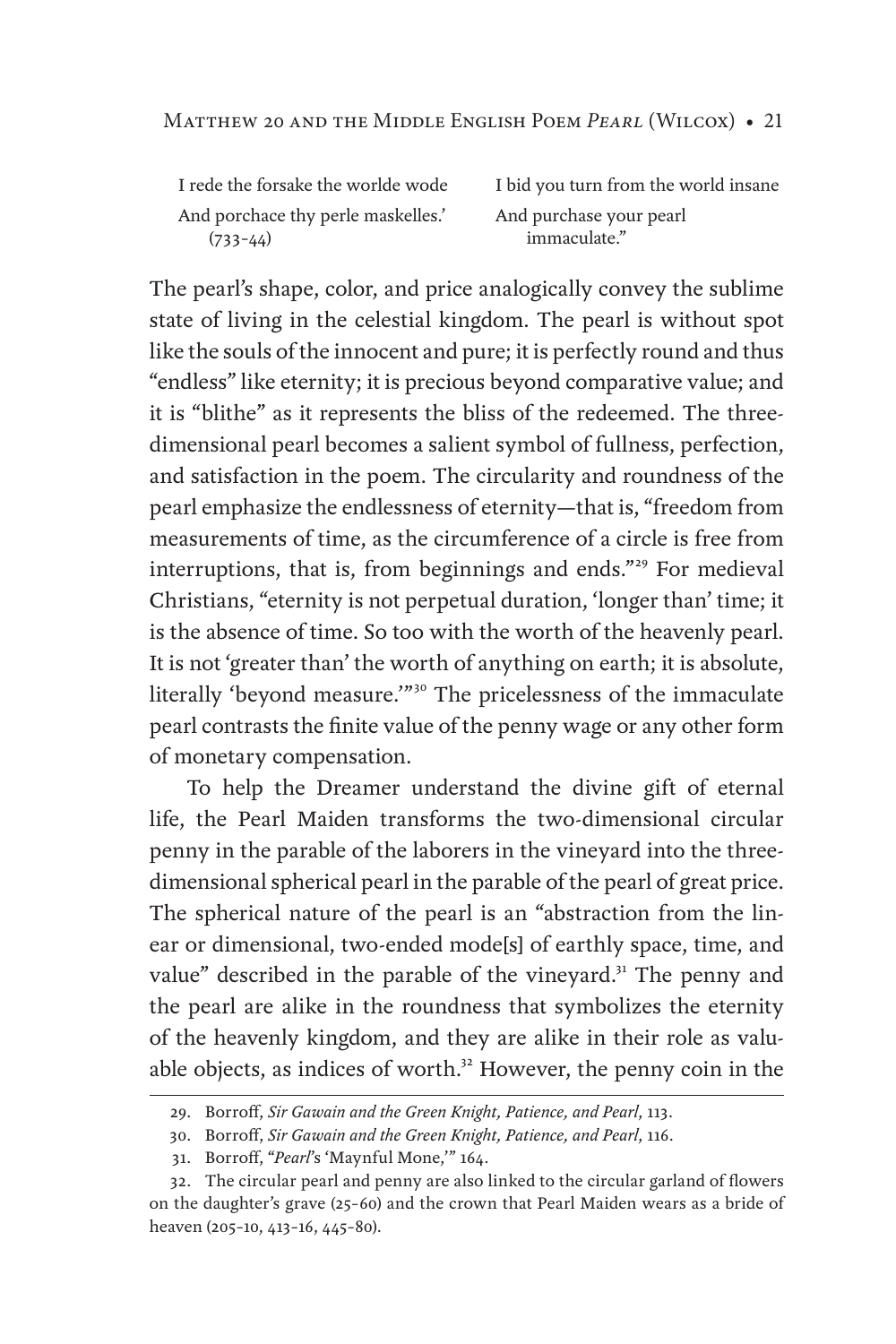parable could be cut in half because the earthly idea of value involves splitting money and sharing it in quantifiable portions; however, a pearl loses its entire value if it is marred or split in any way. The replacement of the metaphoric model of the penny with the pearl enables the Dreamer to understand that the kingdom of heaven is not a divisible good—it can be given "in its entirety or not at all."<sup>33</sup>

The Pearl Maiden uses the metaphoric model of the pearl to address the crux of the parable of the vineyard. The payment to those who labored in God's kingdom is not a meager coin but a pearl of great price, and this pearl can only be "payed inlyche" (603). In Middle English, *pay* could mean "payment" in a monetary sense, but it also could mean "satisfaction." Jill Mann concludes that if everyone is "payed inlyche" in the kingdom of heaven, then

all are equally "paid" because all are equally "satisfied"—that is, everyone has *enough*. The earthly notion of "payment" is transformed into the heavenly notion of "satisfaction," with the emphasis on the element "satis-," that is, on the idea of "enough." The idea of "more" then becomes an absurdity; once one is satisfied, there is no need for more—indeed, there is no room for its absorption.<sup>34</sup>

The heavenly notion of satisfaction replaces the earthly notion of payment. The transformation of the two-dimensional disk of the penny into the three-dimensional sphere of the pearl illustrates the concept of eternal satisfaction to the Dreamer, whose limited temporal expectations are shaped by competitive compensation. Terrestrial economics are governed by division and comparable scales of worth; celestial economics, in contrast, are based on satisfaction and fullness. In heaven, value exceeds human imagining; *more* is not comparative—it is beyond articulation.<sup>35</sup> Since human language cannot precisely express what lies beyond human expectations,

<sup>33.</sup> Mann, "Satisfaction and Payment," 26–27.

<sup>34.</sup> Mann, "Satisfaction and Payment," 25.

<sup>35.</sup> Borroff, *Sir Gawain and the Green Knight, Patience, and Pearl*, 115–17; Mann, "Satisfaction and Payment," 30.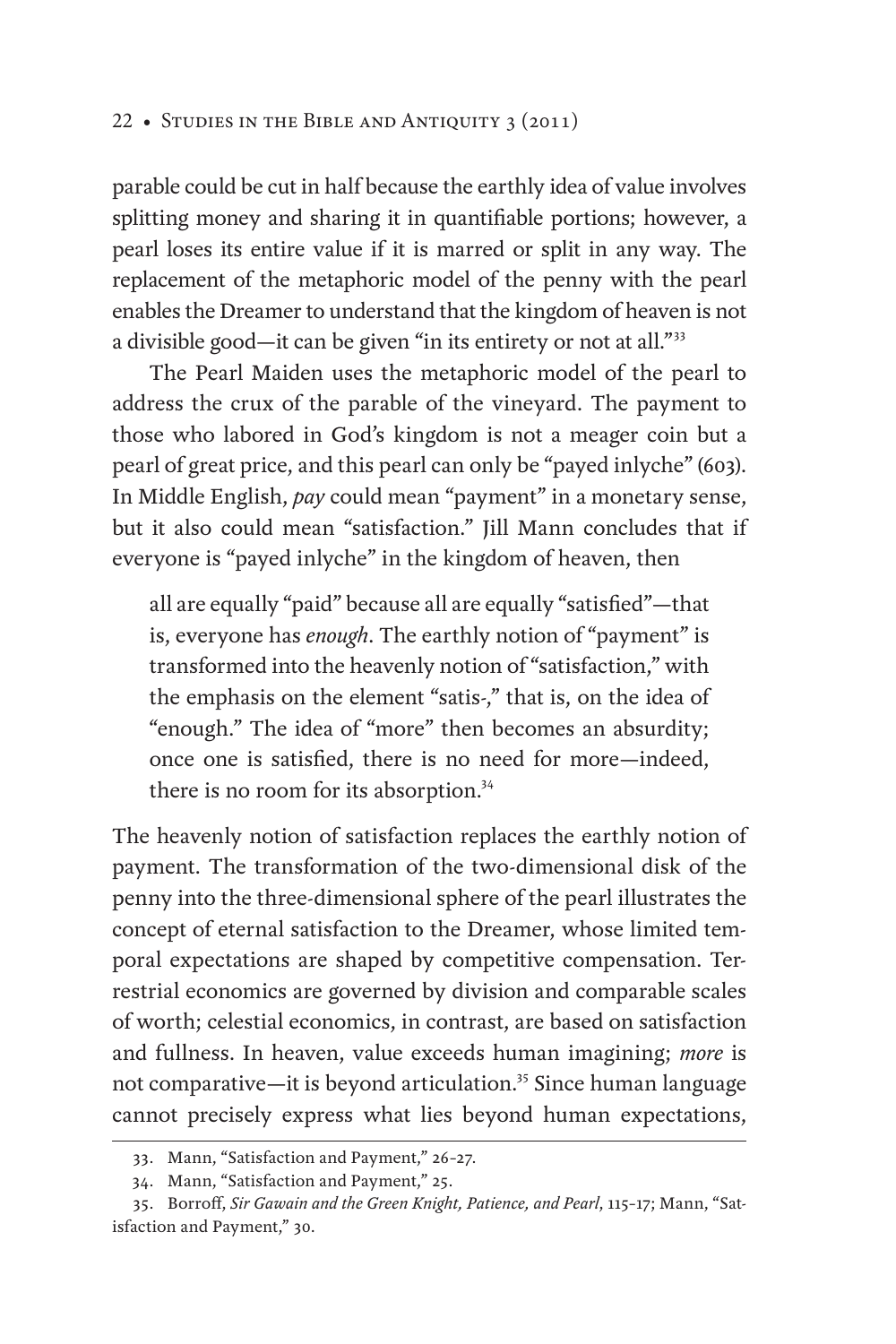metaphoric models can gesture toward heavenly concepts of fullness, grace, and satisfaction.

The poem culminates when the Pearl Maiden grants her father, the Dreamer, a vision of her home, the Heavenly Jerusalem. The poet uses images from the book of Revelation to describe the holy city where the Pearl Maiden and her fellow sanctified and justified companions dwell with the Lamb of God. Symbols of perfection multiply exponentially to depict the indescribable state of salvation and echo or enlarge metaphors previously introduced in the poem. For example, the number twelve, a numerological symbol of perfection, develops significant eschatological implications. The poem has 1,212 lines. During the retelling of the parable of the laborers in the vineyard, the "payment," or last judgment, takes place at the twelfth hour. *Pearl* concludes with a description of the twelve gates and twelve precious stones that comprise New Jerusalem (see Revelation 21:10–27). In this divine realm of absolutes, there cannot be more or less with respect to perfection.

The numerological symbolism is enhanced by the Dreamer's description in one of the final scenes of the poem of the procession of the pearl maidens led by the Lamb of God through bejeweled streets flowing with living water and illuminated by Christ's own light. This procession echoes the line of laborers in the vineyard awaiting their payment. The spatial transformation of a line into a circle encourages the conceptual transformation of comparative duality to abundant graciousness. The linear extension of the laborers is analogous to the temporal economics of monetary compensation and its inherent hierarchy of poor and rich. This impoverished state contrasts that of the procession of the brides circling through the streets of New Jerusalem spatially depicting the endlessness of eternal life.

I was war of a prosessyoun. This noble cité of ryche enpryse Was sodanly ful wythouten sommoun

I saw a procession wend its way. Without a summons, without a sign, The city was full in vast array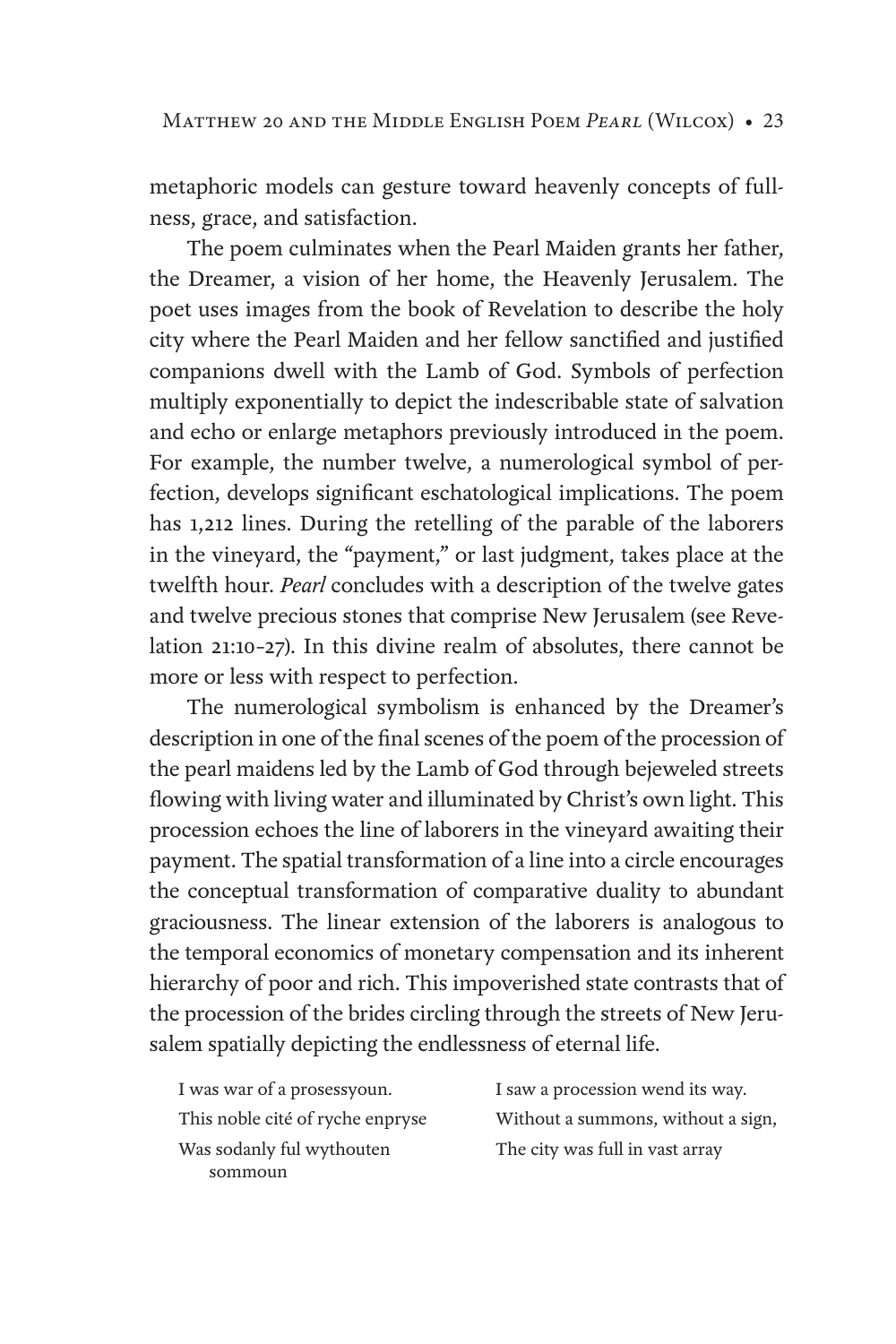| Of such vergynes in the same gyse                     | Of maidens in such raiment fine              |
|-------------------------------------------------------|----------------------------------------------|
| That was my blysful anunder croun.                    | As my blissful one had worn that<br>day.     |
| And coronde wern alle of the same<br>fasoun,          | As she was crowned, so crowned<br>were they; |
| Depaynt in perles and wedes qwyte;                    | Adorned with pearls, in garments<br>white;   |
| In uchones breste was bounden<br>boun                 | And in like fashion, gleaming gay,           |
| The blysful perle wyth gret delyt.                    | They bore the pearl of great delight.        |
| Wyth gret delyt thay glod in fere                     | With great delight, serene and slow,         |
| On golden gates that glent as glasse.                 | They moved through every golden<br>street;   |
| Hundreth thowsandes I wot ther<br>were,               | Thousands on thousands, row on<br>row,       |
| And alle in sute her livrés wasse;                    | All in one raiment shining sweet.            |
| Tor to knaw the gladdest chere.                       | Who gladdest looked, was hard to<br>know;    |
| The Lombe byfore con proudly<br>passe,                | The Lamb led on at station meet,             |
| Wyth hornes seven of red golde cler;                  | Seven horns of gold upon his brow,           |
| As praysed perles his wedes wasse.                    | His robe like pearls with rays replete.      |
| Towarde the throne thay trone a tras.<br>$(1096-113)$ | Soon they approached God's mighty<br>seat.   |

Unlike the laborers lined up after their service in the vineyard, all the pearl maidens in the procession are satisfied completely and uniquely; there is no hierarchy of rank in heaven.<sup>36</sup> Here the communal aspect of justification is depicted. Justification as righteousness is a relationship and thus involves covenantal nomism—that is, "the law understood as governing life within the covenant people, obedience to the law understood as the proper expression of covenant membership."<sup>37</sup> *Pearl* depicts how righteousness, or the receipt of

<sup>36.</sup> See also *Pearl*, lines 445–67 and lines 601–12.

<sup>37.</sup> J. D. G. Dunn, "The Justice of God: A Renewed Perspective on Justification by Faith," *Journal of Theological Studies*, n.s., 43 (1992): 18. See also Küng, "Justification and Sanctification," 297-98.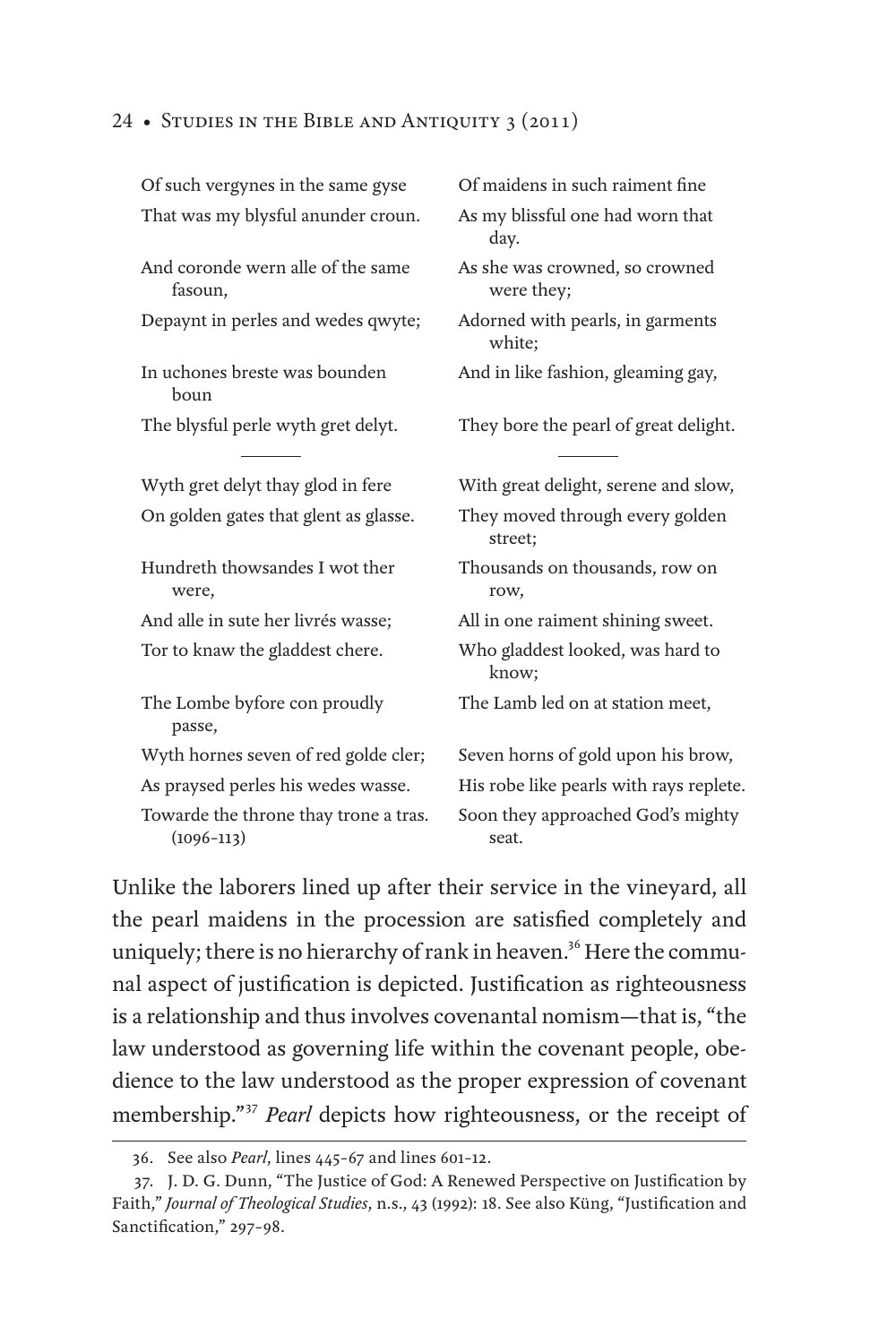the pearl of great price, obligates the covenant members towards God and towards each other.

The metaphoric logic of the narrative exegesis of two biblical parables in the medieval poem *Pearl* reminds its reader that divine justice transcends human institutions and expectations. God does not use money to measure value; there is no scarcity of his resources. God measures value on the intimately personal level: the cleanliness, desires, and intents of human hearts. The merit of an individual is not compared or ranked according to the achievement or failure of others, but only in relation to the person's own potential. Celestial measurements of value transcend the "comparative deserts" of terrestrial existence. *Pearl* teaches that every individual receives the gift of salvation perfectly appropriate to satisfy his or her state of need and desire; it is a loving gift that is calibrated according to the individual's ability to be transformed.

#### **Constructing Metaphoric Models of Salvation**

*Pearl* articulates a deeply moving and consoling testament of the divine graciousness of justification and sanctification through its metaphoric models of salvation. The poem exemplifies how constructing and expanding metaphoric models generate new insights about salvation, insights that suggest alternatives to the traditional economic models of salvation. While there has been a long tradition in the history of Judaism and Christianity of using economic metaphors to conceptualize sin, atonement, and salvation, human economic assumptions can limit a person's ability to conceptualize divine graciousness. $38$  The poet's critique may be a reaction against the legalistic language of Scholastic theologians, specifically William of Ockham, Thomas Bradwardine, and John Wycliffe, who attempted to parse out specific mechanisms of divine grace

<sup>38.</sup> For a history of metaphors used for atonement in the Judeo-Christian tradition, see Peter Schmiechen, *Saving Power: Theories of Atonement and Forms of the Church*  (Grand Rapids, MI: Eerdmans, 2005).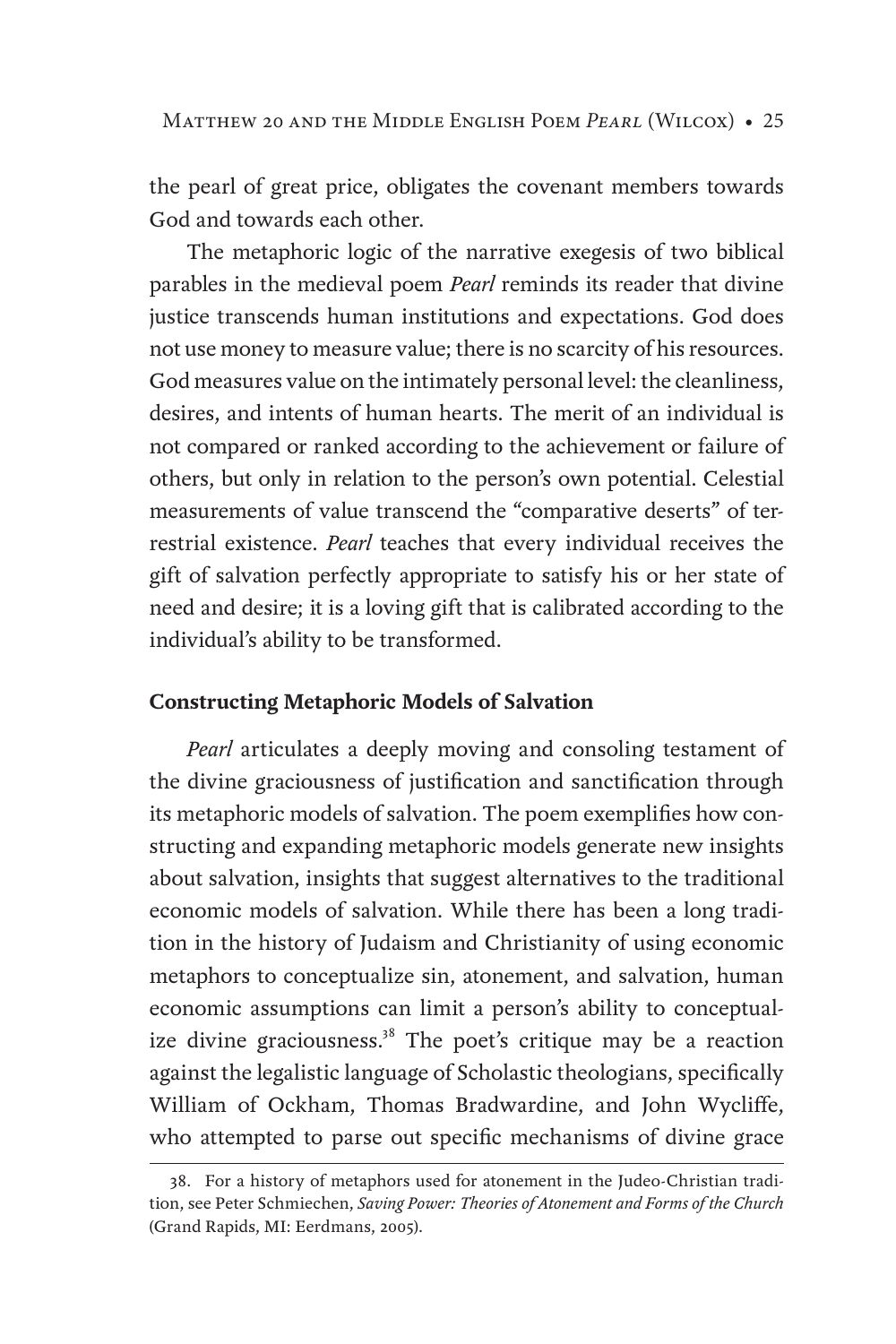and human merit in salvation in the fourteenth century.<sup>39</sup> These Oxford scholars were among many theologians who interpreted divine mechanisms within the framework of human justice and value. Economic metaphors were (and are) useful soteriological models because they represent value in familiar terms—monetary transactions. Over time, these economic metaphors became deeply entrenched into Judeo-Christian consciousness, theological language, and ritual practices.<sup>40</sup> For example, during the era of Persian rule (538–333 bc), there was a shift from conceptualizing sin as a burden, which could be lifted by transferring the weight to a scapegoat, to construing sin as a debt, which must be repaid through bondage of slavery to a creditor. In the Second Temple period, the metaphor of sin as a debt was extended into the metaphor of redemption as balancing the debt of sin or generating credit with virtues of almsgiving and good works. Human agency could be exercised to counteract the consequences of sin in this model, and soteriological doctrines of merit developed. Christians subsequently inherited and expanded these economic models of atonement, including such theories as retributive atonement and penal substitution.<sup>41</sup>

41. Schmiechen, *Saving Power*, 38–45, 103–19. Two economic models of salvation that have been popular in the Latter-day Saint community in the early twenty-first century are Boyd K. Packer's parable of the debtor and Stephen Robinson's parable of the bicycle. Boyd K. Packard, "The Mediator," *Ensign*, May 1977, 54–55, reprinted in *Gospel Principles* (Salt Lake City: Church of Jesus Christ of Latter-day Saints, 2009), 63–65; Stephen Robinson, *Believing Christ* (Salt Lake City: Deseret Book, 1992), 30–34. In these models, salvation is turned into an object of great value and high price. The amount of money that salvation is worth signifies that it is a desired and scarce commodity that mankind cannot afford. A generous benefactor who represents Christ loans or gives mankind enough money to purchase salvation or satisfy the debt of sin to escape punishment. Human expectations about economic transactions reify salva-

<sup>39.</sup> Trammell, "*Pearl* and Contemporary Theological Controversy." See also David Aers, *Salvation and Sin: Augustine, Langland, and Fourteenth-Century Theology* (Notre Dame: University of Notre Dame Press, 2009); McGrath, *Iustitia Dei*, 138–50; and Ian C. Levy, "Grace and Freedom in the Soteriology of John Wyclif," *Traditio* 60 (2005): 279–337.

<sup>40.</sup> For a history of metaphors used for sin in the Judeo-Christian tradition, see Gary A. Anderson, *Sin*, *A History* (New Haven: Yale University Press, 2009).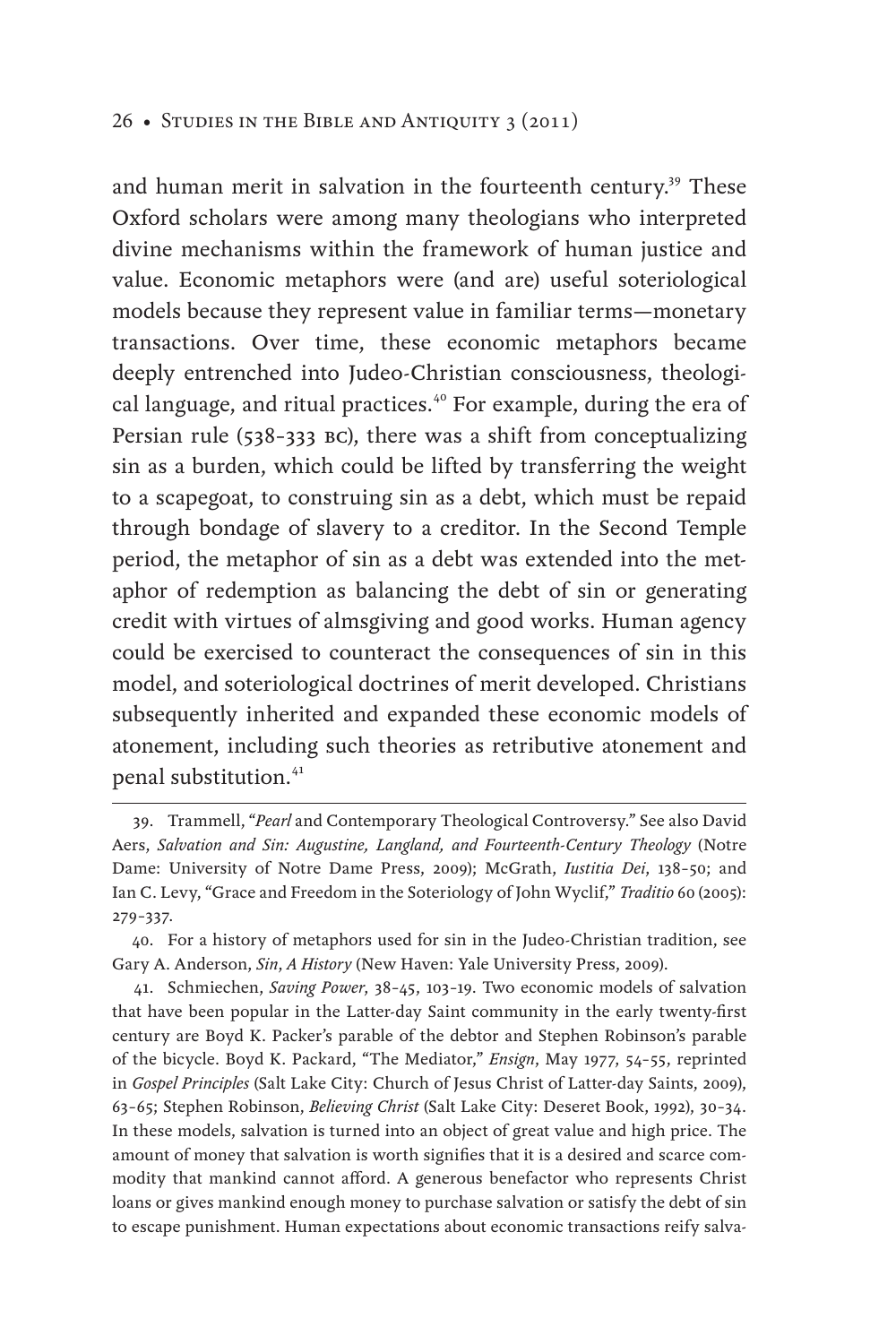Despite the widespread use of economic metaphors of salvation, the soteriological implications of the economic institutions can be problematic. Human economies define relationships by lack or need and are mediated agonistically and contractually; the logic is governed by scarcity of resources with subsequent debt and commutative justice.<sup>42</sup> Like the *Pearl*-poet, Daniel M. Bell Jr.—a Christian ethicist, professor of theology, and Lutheran minister—argues that using ossified economic metaphors for salvation may potentially hinder spiritual enlightenment. Bell imagines

a forgiveness that is aneconomic precisely in its exceeding the horizon of economy—surpassing every debt, defying every contract, exploding every calculus of equivalence, desert, and retribution foisted upon us by the poverty of economy—and renewing life in its true modality of gift, donation, and unending generosity, whereby human relations become peaceable as they participate in the proliferation of noncontractual, which is to say, covenantal bonds of love  $43$ 

*Pearl* and Bell demonstrate that metaphoric models produce insight most effectively when humans continuously engage in the cyclical process of modeling metaphors with generative and pedagogical functions and resist the temptation to halt the process. This is the invitation of the parable of the laborers.

43. Bell, "Forgiveness," 337. On page 333, Bell explains: "Rightly understood, the atonement is not a matter of economic reckoning, but ontological union [with God]. As such, it displays the plenitude of divine charity, of God's forgiveness, of God's giving and giving again. (The root of the meaning of forgiveness is 'to give excessively'.) God has always given to humanity in the form of love, and when humanity rejected that gift, God forgave, gave again in the form of love incarnate, which is the Son (thus, the difference between an economic, contractual relation, which has a clear beginning and end, and God's eternal covenantal commitment)."

tion in these models. Yet salvation is not an object—it is a state of being or maybe even a particular type of relationship with God—and it cannot be purchased.

<sup>42.</sup> Daniel M. Bell Jr., "Forgiveness and the End of Economy," *Studies in Christian Ethics* 20/3 (2007): 325–44, especially pages 326–28. See also R. Dennis Potter, "Did Christ Pay for Our Sins?" *Dialogue* 32/4 (1999): 73–86.